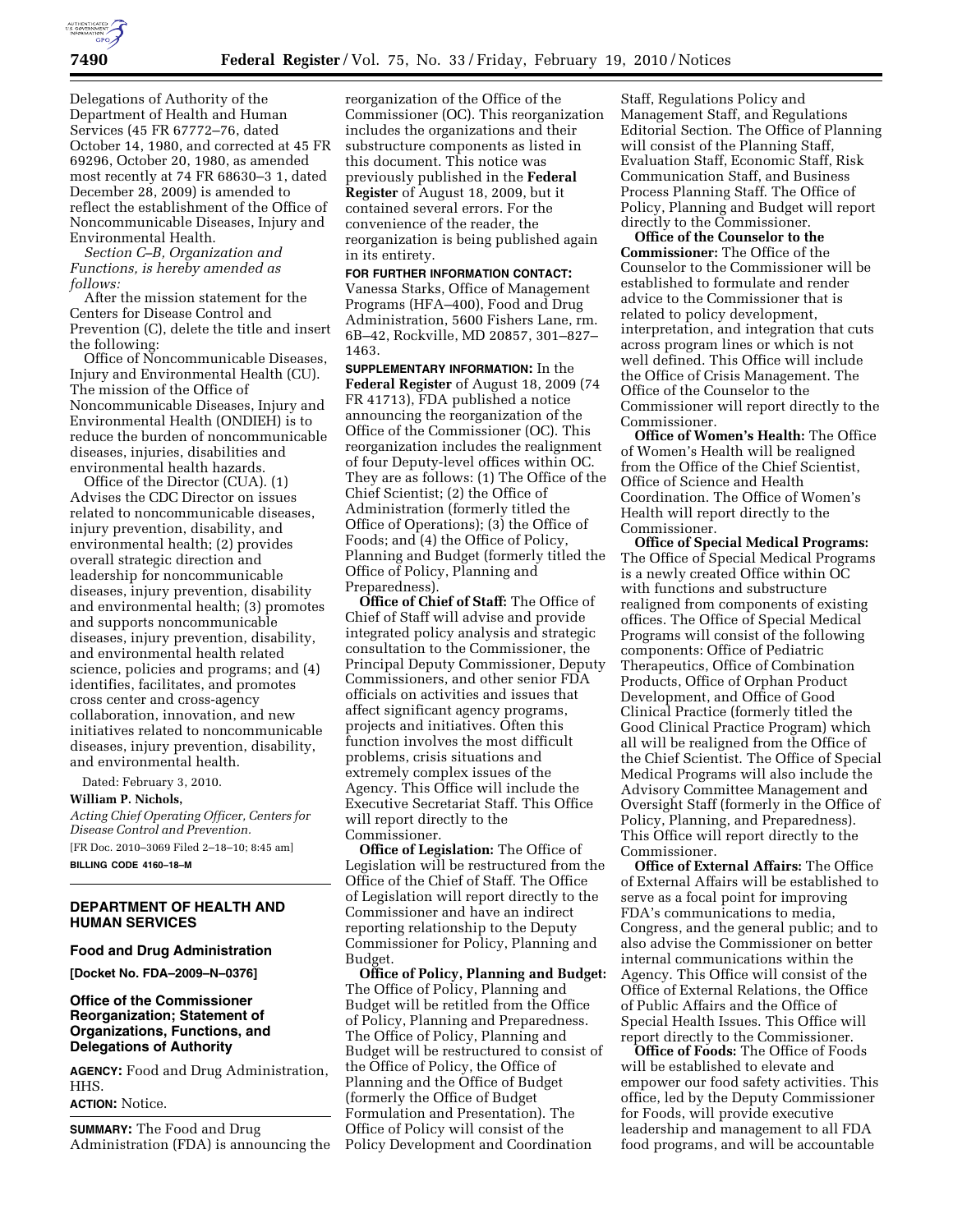to the Commissioner for integrating the efforts of all food-related programs in FDA, and for making optimal use of all available resources and methods to improve the safety, nutritional quality, and labeling of the food supply. The Office of Foods will provide executive leadership and management to the Center for Food Safety and Applied Nutrition and the Center for Veterinary Medicine (CVM). This Office will report directly to the Commissioner.

**Office of the Chief Scientist:** The Office of the Chief Scientist will be restructured to facilitate the agency's focus on scientific innovation, recruiting a new generation of scientists, better utilizing our toxicological research center and improving our computing support for our scientific programs. This office will be led by the Chief Scientist. The offices within the Office of the Chief Scientist are as follows: The Office of Counter-Terrorism and Emerging Threats, Office of Critical Path Programs, the newly established Offices of Scientific Integrity and Science and Innovation. Additionally, the National Center for Toxicological Research has a direct reporting relationship to OC and an indirect reporting relationship to the Chief Scientist.

**Office of Administration:** The Office of Operations will be retitled the Office of Administration. The Office of Administration will focus on enhancing agency-wide administrative operations and overseeing a variety of agency-wide management programs, information management, financial and shared services operations, as well as OC's executive operations. The new substructure of the Office of Administration consists of the Office of Acquisitions and Grants Services, the Office of Executive Operations, establishment of the Office of Financial Operations, the Office of Information Management and the Office of Management. The Office of Equal Employment Opportunity and Diversity Management will report directly to the Commissioner with a day-to-day operational relationship to the Deputy Commissioner for Administration.

**Center for Tobacco Products:** The Center for Tobacco Products will be established to address the enactment of the Family Smoking Prevention and Tobacco Control Act. This Office will consist of the Office of the Center Director, Office of Management, Office of Policy, Office of Regulations and Office of Science. This Center will report directly to the Commissioner.

[Part D, Chapter D-B, (Food and Drug Administration), the Statement of Organization, Functions, and

Delegations of Authority for the Department of Health and Human Services (35 FR 3685, February 25, 1970, and 60 FR 56605, November 9, 1995, 64 FR 36361, July 6, 1999, 72 FR 50112, August 30, 2007) is amended to reflect the restructuring of the Office of the Commissioner (OC), Food and Drug Administration (FDA) as follows].

I. Under Part D, Food and Drug Administration, delete the Office of Commissioner in its entirety and replace with the following:

*DA.10 ORGANIZATION.* The Food and Drug Administration (FDA) is headed by the Commissioner of Food and Drugs, and includes the following organizational units:

Office of the Commissioner Office of the Chief Counsel Office of the Chief of Staff Office of Legislation Office of Policy, Planning and Budget Office of Counselor to the

Commissioner

- Office of Women's Health
- Office of Special Medical Programs
- Office of External Affairs
- Office of Foods
- Office of the Chief Scientist
- Office of International Programs
- Office of Administration
- Office of Equal Employment Opportunity and Diversity Management Center for Tobacco Products
	- *DA.20 FUNCTIONS.*

**Office of the Commissioner:** The Office of the Commissioner (OC) includes the Commissioner, Principal Deputy and Deputy Commissioners who are responsible for the efficient and effective implementation of the FDA mission.

**Office of the Chief Counsel:** The Office of the Chief Counsel (OCC) is also known as the Food and Drug Division, Office of the General Counsel, Department of Health and Human Services. While administratively within the Office of the Commissioner, the Chief Counsel is part of the Office of the General Counsel of the Department of Health and Human Services (DHHS).

1. Is subject to the professional supervision and control of the General Counsel, DHHS, and represents FDA in court proceedings and administrative hearings with respect to programs administered by FDA.

2. Provides legal advice and policy guidance for programs administered by FDA.

3. Acts as liaison to the Department of Justice and other Federal agencies for programs administered by FDA.

4. Drafts or reviews all proposed and final regulations, **Federal Register**  notices and other documents prepared by FDA.

5. Performs legal research and gives legal opinions on regulatory issues, actions, and petitions submitted to FDA.

6. Reviews proposed legislation affecting FDA that applies to DHHS or on which Congress requests the views of DHHS.

7. Provides legal advice and assistance to the Office of the Secretary on matters within the expertise of the Chief Counsel.

#### **Office of the Chief of Staff:**

1. Advises and provides integrated policy analysis and strategic consultation to the Commissioner, Principal Deputy, and Deputy Commissioners, and other senior FDA officials on activities and issues that affect significant agency programs, projects and initiatives. Often this function involves the most difficult problems, crisis situations and extremely complex issues of the agency.

2. Provides leadership, coordination and management of the Commissioner's priority policies and issues across the Office of the Commissioner and agency wide. Identifies, triages, supervises, and tracks related actions from start to finish in conjunction with senior leadership across FDA.

3. Serves as the principal liaison to DHHS and coordinates and manages activities between FDA and DHHS. Works with the FDA Centers/Offices to ensure assignments or commitments made related to these activities are carried out.

4. Provides direct support to the Commissioner, Principal Deputy, and Deputy Commissioners, and other FDA senior staff including briefing materials, background information for meetings, responses to outside inquiries, and maintenance and control of the Commissioner's working files.

5. Provides top level leadership and guidance on issues and actions tied to the Agency's communications with the Public Health Service (PHS), DHHS, and the White House, including correspondence for Assistant Secretary for Health and Secretarial signatures; controls for all agency public correspondence directed to the Commissioner; and the development and operation of tracking systems designed to identify and resolve early warnings and bottleneck problems with executive correspondence.

## **Executive Secretariat:**

1. Advises the Commissioner and other key agency officials on activities that affect agency wide programs, projects, and initiatives. Informs appropriate agency staff of the decisions and assignments made by the Commissioner, Principal Deputy and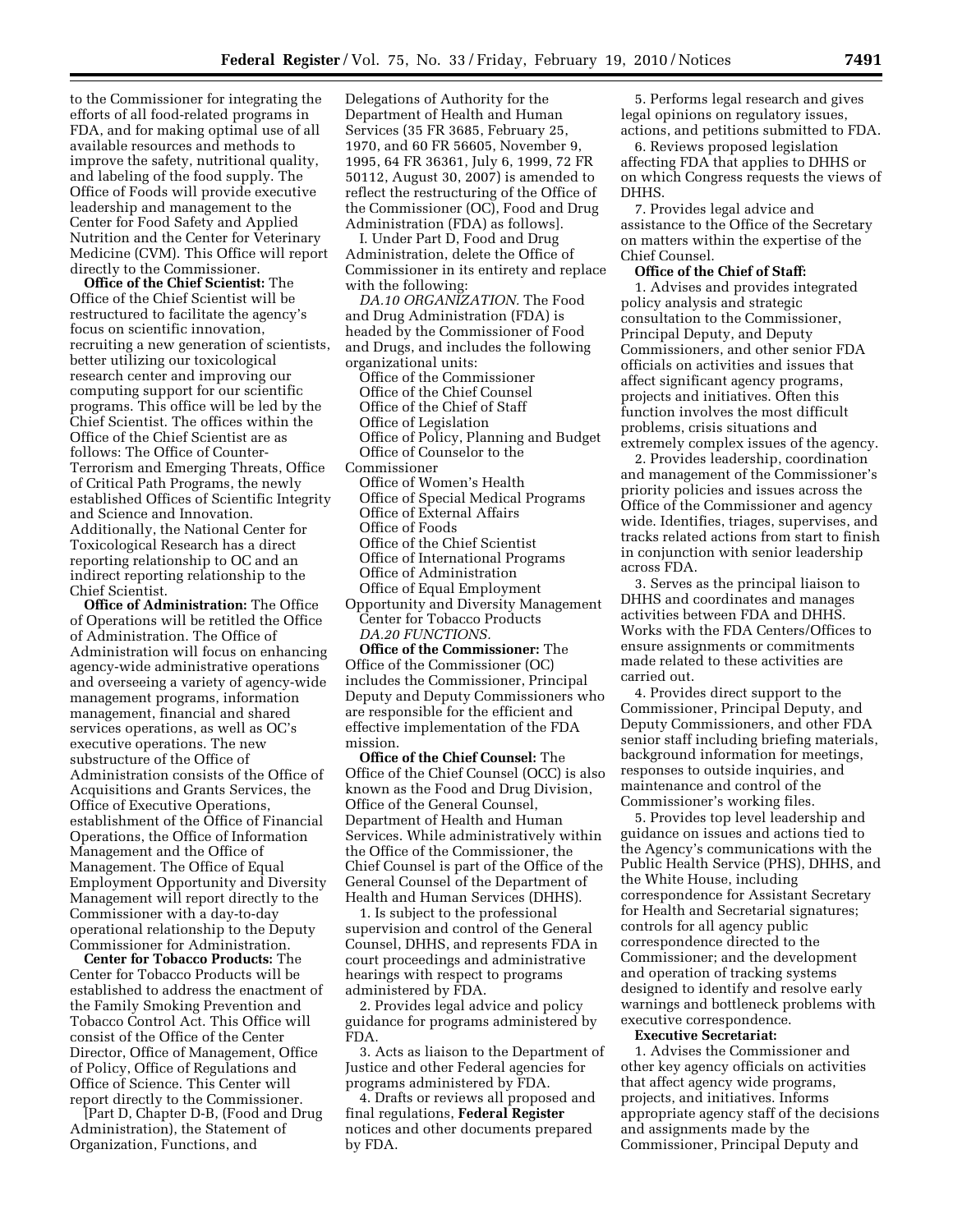Deputy Commissioners, the Chief of Staff and the Associate Commissioners.

2. Develops and maintains management information necessary for monitoring the Commissioner's and agency's goals and priorities.

3. Assures that materials in support of recommendations presented for the Commissioner's consideration are comprehensive, accurate, fully discussed and encompass the issues involved.

4. Provides correspondence control for the Commissioner and controls and processes all agency public correspondence directed to the Commissioner. Develops and operates tracking systems designed to identify and resolve early warnings and bottleneck problems with executive correspondence.

5. Provides direct support to the Commissioner, Principal Deputy and Deputy Commissioners, Chief of Staff and Associate Commissioners including briefing materials, background information for meetings, responses to outside inquiries, and maintenance and control of the Commissioner's working files.

6. Performs agency-wide assignments involving complex problems and issues related to agency programs, strategies and activities, including preparation of special reports for the Department.

7. Coordinates the agency's communications with the Public Health Service, DHHS, and the White House including correspondence for the Assistant Secretary for Health and Secretarial signatures.

8. Serves as agency liaison to the Government Accountability Office (GAO) and the DHHS Office of the Inspector General (OIG) and coordinates agency engagement on GAO and OIG studies.

#### **Office of Legislation:**

1. Advises and assists the Commissioner and other key agency officials concerning legislative needs, pending legislation and oversight activities that affect FDA.

2. Serves as the focal point for overall legislative liaison activities within FDA and between FDA, DHHS, PHS and other agencies; and analyzes the legislative needs of FDA and drafts or develops legislative proposals, position papers, and departmental reports on proposed legislation for approval by the Commissioner.

3. Advises and assists members of Congress and congressional committees and staffs in consultation with the Office of the Secretary on agency actions, policies, and issues related to legislation which may affect FDA.

**Office of Policy, Planning and Budget:** 

1. Advises the Commissioner and other key agency officials on matters relating to agency policy, regulations development, legislative issues, budget formulation, risk communication, and planning and evaluation activities.

2. Provides strategic policy direction, planning, and data-driven analysis for FDA to more effectively and efficiently protect and promote public health.

3. Develops significant and crosscutting policy and engages in strategic problem solving.

4. Serves as FDA's focal point for the development, coordination, oversight, and processing of regulations, guidance and other policy documents.

5. Conducts economic analyses, program evaluations, and special studies.

6. Leads overall FDA strategic, performance and business process planning, including the development of performance measures.

7. Leads and coordinates agency-wide efforts to plan, evaluate and improve FDA risk communication.

8. Leads overall FDA budget formulation and presentation.

# **Office of Policy:**

1. Leads Agency wide strategic policy initiatives.

2. Advises and assists the Commissioner and other key Agency officials on matters relating to agency policy, and on regulations and guidance development.

3. Serves as the lead Agency focal point for developing broad Agency policy.

4. Provides strategic policy direction and develops innovative policies for FDA to more effectively and efficiently protect and promote public health.

5. Develops significant and crosscutting policy and engages in strategic problem solving.

6. Oversees, directs, and coordinates the Agency's rulemaking and guidance development activities.

7. Serves as the agency focal point for communications and policies with regard to development of regulations and guidance.

8. Initiates new and more efficient systems and procedures to accomplish Agency goals in the rulemaking and guidance development processes.

9. Reviews agency policy documents to ensure consistency in statements regarding agency policies.

10. Provides strategic policy direction for Agency budget formulation.

11. Works with the Office of Legislation to develop, coordinate and provide technical assistance on legislative proposals.

**Policy Development and Coordination Staff:** 

1. Leads the development of crosscutting or broad agency policies and serves as a cross-Agency think tank to develop innovative policies.

2. Advises and assists the Commissioner and other key Agency officials concerning information that may affect current or proposed FDA policies.

3. Advises the Commissioner and other key Agency officials on the formulation of broad Agency policy.

4. Engages in strategic problem solving.

5. Serves as Agency liaison for intergovernmental policy development.

6. Coordinates the development, review, and clearance of regulations and guidances.

7. Manages the Agency's regulation and guidance review and clearance processes.

8. Reviews policy documents to assess and achieve consistency in policies across documents.

9. Establishes procedures for Agency policy formulation and coordinates policy formulation activities throughout the Agency.

10. Negotiates the resolution of policy issues involving more than one component of the Agency.

11. Coordinates the review and analysis of policies.

12. Initiates and participates in interagency discussions on Agency regulations, plans, and policies to improve coordination of Federal, State, or local agencies on a specific regulation or in developing an effective alternative approach.

13. Serves on Agency task forces that are critical elements in the initiation, study, and resolution of priority policy issues.

## **Regulations Policy and Management Staff:**

1. Serves as the Agency's focal point with DHHS, Office of Management and Budget, and other Federal agencies for policies and programs concerning regulations development and for the receipt of and response to other Agency comments on FDA policy documents.

2. Reviews proposed regulations, final regulations, and other Agency documents to be published in the **Federal Register.** Ensures regulations are necessary; consistent with established Agency policy; clearly written; enforceable; coordinated with other Agency components, the Office of the Chief Counsel, and Federal, State, and local government agencies; appropriately responsive to public participation requirements and applicable executive orders; and responsive to any applicable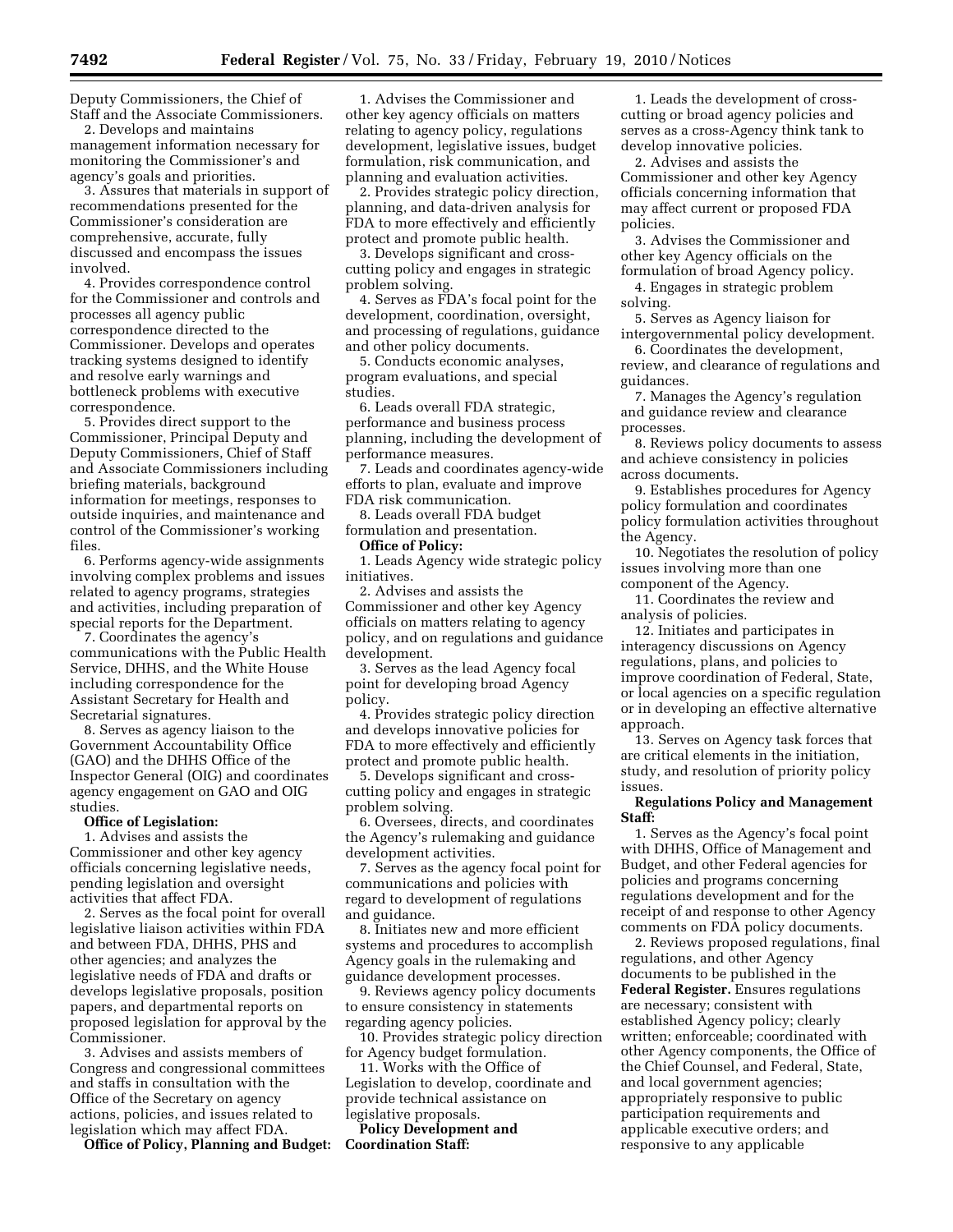requirements for assessment of economic and environmental effects.

3. Coordinates, with other Agency components, the evaluation of existing regulations to determine whether they are efficiently and/or effectively accomplishing their intended purpose. Identifies and makes recommendations to address regulations that require revision to correspond with current standards and those that should be revoked due to obsolescence.

4. Resolves regulatory policy disagreements between Agency components during the preparation of **Federal Register** documents.

#### **Regulations Editorial Section:**

1. FDA's official liaison within the Office of the **Federal Register.** Edits, processes, and prepares finished manuscript material for the issuance of Agency proposed and final regulations and other documents published in the **Federal Register.** 

2. Provides all **Federal Register**  document development support functions (including cross-referencing, record retention, incorporation by reference, document tracking, and Agency master print books of current Code of Federal Regulations (CFR) materials. Controls numbering and organization of Agency codified material to ensure proper structure of regulations being issued.

#### **Office of Planning:**

1. Leads Agency-wide strategic planning initiatives.

2. Advises and assists the Commissioner and other key Agency officials concerning the performance of the FDA planning, evaluation and economic analysis activities.

3. Develops program and planning strategy through analysis and evaluation of issues affecting policies and program performance.

4. Develops, installs, and monitors the Agency wide planning system including the long-term plans, strategic action plans, and program implementation plans.

5. Leads the FDA Strategic Planning Council.

6. Consults with and supports the Agency preparation of legislative proposals, budget proposals, proposed rulemaking and technical assistance to Congress.

7. Conducts operations research, economic, social science and special studies as a basis for forecasting trends, needs, and major problems requiring solutions, and provides assistance and consultation in these areas to operating units.

8. Evaluates impact of external factors on FDA programs, including industry economics, consumer expectations, and

prospective legislation. As necessary, recommends new programs or changes in existing programs and program priorities.

9. Develops FDA evaluation programs and systems to evaluate overall FDA program accomplishments against objectives and priorities, recommending changes as necessary.

10. Estimates marginal impact of funding changes on FDA performance and ability to protect public health.

11. Leads effort to analyze Agency business processes for process modernization and bioinformatics support.

12. Coordinates the development of public health and program outcome measures, and monitors and reports on the status of those measures.

13. Leads and coordinates Agencywide effort to plan, evaluate and improve FDA risk communication.

14. Leads and coordinates the Prescription Drug User Fee Act program initiative for Performance Management and quality systems studies.

#### **Planning Staff:**

1. Performs and coordinates the following Agency-wide performance planning functions:

a. Represents the Agency in DHHS and OMB performance planning activities.

b. Coordinates and reports the Agency's performance planning and achievements in accordance with the Government Performance and Results Act.

c. Consults with the Office of Budget and collaborates with Agency components in preparing and reporting the performance sections of the Agency's budget.

d. Coordinates the Agency long-range strategic and performance planning in line with the DHHS strategic plan.

e. Maintains, analyzes and reports Agency-wide performance information and achievements to external stakeholders.

2. Performs and coordinates the following Agency-wide program performance tracking and management functions:

a. Coordinates the development and improvement of the Agency's program performance measures, data and goals on a continuous basis to ensure alignment to Agency's missions and objectives.

b. Coordinates the Agency short and long range performance planning objectives and processes.

c. Assists and consults with Agency components in their performance planning for data, trends, targets and achievements.

d. Maintains, analyzes and reports Agency-wide quarterly program performance information.

3. Performs and coordinates program advisory, planning, and analysis services.

a. Assists agency components in analyzing and improving their planning processes, performance objectives and goals, as requested.

b. Works with Agency components as requested to identify and implement internal and external best practices to improve overall performance.

c. Analyzes information by applying mathematical disciplines and principles to make available data and facilitate improved decision-making.

d. Conducts special operational analysis and planning related studies as requested.

e. Conducts analysis of resource requests submitted by Agency components and develops recommendations for the Commissioner and Principal Deputy Commissioner, to fulfill Agency, DHHS and OMB requirements.

4. Staffs the FDA Strategic Planning Council.

5. Provides operations analysis and project management support to the Agency committees and initiatives as needed.

6. Provides operations analysis and project management support to the Prescription Drug User Fee program.

**Evaluation Staff:** 

1. Prepares annual User Fee performance reports to Congress.

2. Performs Agency program and policy evaluations and analytical studies. Recommends alternative courses of action to increase effectiveness of Agency allocation of resources and to improve program and project performance.

3. Performs analyses of significantly broad Agency issues identified in the planning process. Recommends and/or implements steps to resolve these issues.

4. Develops the annual evaluation plan for the Agency and coordinates with DHHS.

5. Conducts special evaluations, analytical and economic-related studies, in support of Agency policy development and in resolution of broad Agency problems.

6. Evaluates the impact of external factors on Agency programs, including consumer expectations and prospective legislation.

7. Evaluates the impact of Agency operations and policies on regulated industries and other Agency constituents.

8. Provides process expertise to Agency components in designing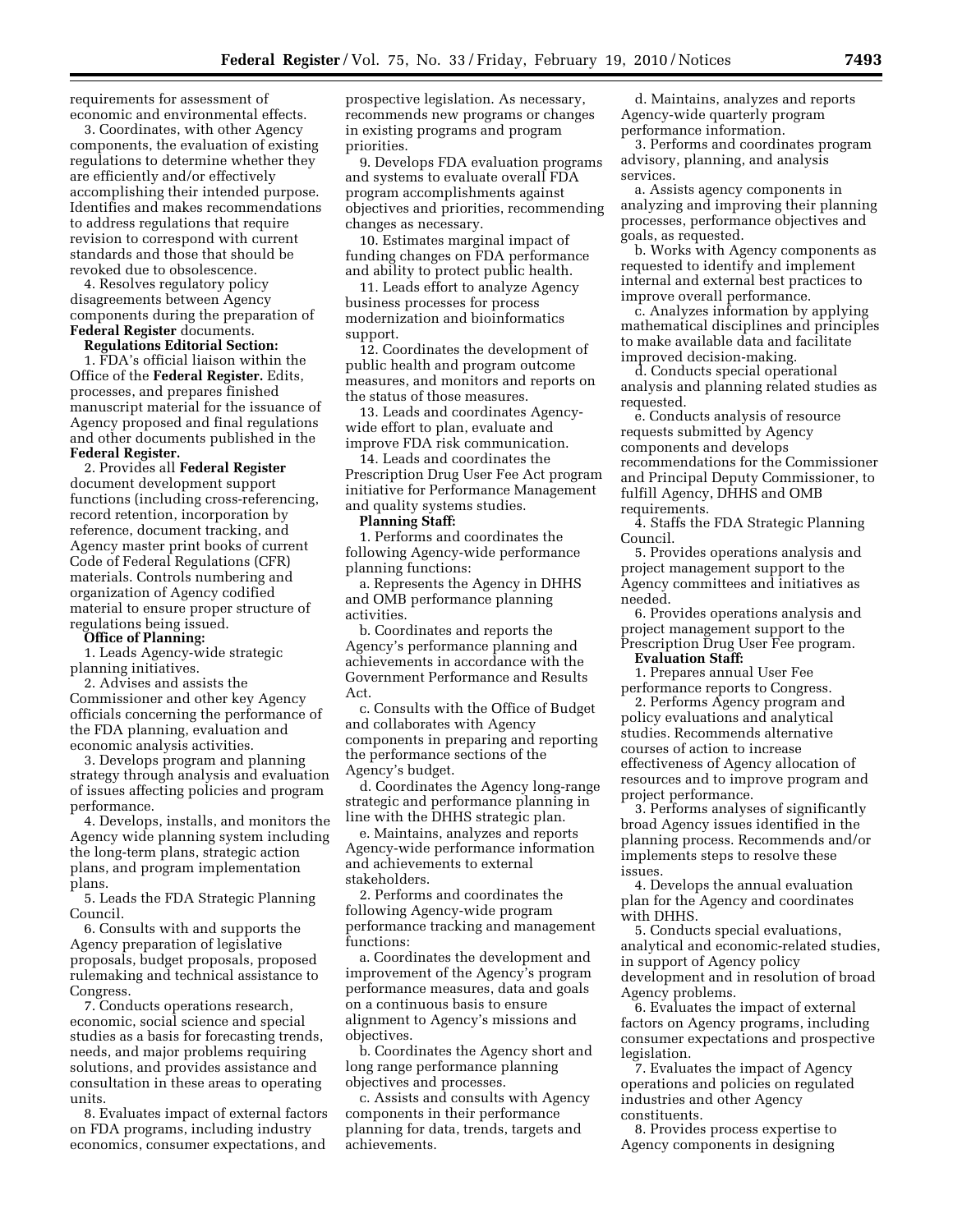consensus sessions with internal and external stakeholders.

9. Assists and consults with Agency components on the design and execution of key program and process re-inventions.

10. Assists and consults with Agency scientific review components to enhance transparency, consistency, accountability, and continuous improvement of review processes.

11. Facilitates cross-organizational sharing of key program and process improvements.

#### **Economics Staff:**

1. Performs economic analyses and special studies for use by Agency officials in decisions regarding Agency policies.

2. Serves as the Agency's chief resource for economic information.

3. Collects and interprets economic data relevant to the Agency's publichealth mission.

4. Performs and reviews cost-benefit and cost-effectiveness analyses of Agency regulations.

5. Advises and assists the Commissioner and other key Agency officials on a day-to-day basis concerning economic factors relating to current and proposed Agency activities.

6. Provides economic research material for use by Agency officials in preparing testimony before congressional committees and in developing replies to inquiries directed to the Agency.

7. Conducts economic studies of FDAregulated industries as a basis for forecasting trends, needs, and major problems affecting the Agency.

8. Provides Agency representation to Congress, OMB, DHHS, and others, as appropriate, on economic issues relating to Agency regulations and other current and proposed actions.

#### **Risk Communication Staff:**

1. Coordinates development of Agency policies on risk communication practices.

2. Coordinates Agency strategic planning activities concerning risk communications.

3. Coordinates Agency research agenda for risk communication methods.

4. Facilitates development and sharing of risk communication best practices and standard operating procedures.

5. Conducts risk communications research on methodological and crosscutting issues.

6. Leads management and coordination of the FDA Risk Communication Advisory Committee.

7. Staffs and co-leads FDA's Communications Council.

#### **Business Process Planning Staff:**

1. Coordinates the Agency's business process planning function in support of business process improvement and automation efforts.

2. Provides business process planning, operations analysis and project management support to the FDA Bioinformatics Board and its associated Business Review Boards.

3. Coordinates and maintains the strategic and performance layers of the Enterprise Architecture, in support of the Office of Information Management.

4. Establishes and maintains Agency standards for business process modeling.

5. Provides business process modeling, analysis, and planning services to Agency programs and initiatives as needed.

#### **Office of Budget:**

1. Plans, organizes, and carries out annual and multi-year budgeting in support of FDA's public health mission and programs.

2. Produces three major budget submissions a year DHHS in June, Office of Management and Budget (OMB) in September, and to Congress in February).

3. Develops and presents required background exhibits, MAX input, and supplemental budget requests as necessary; coordinates graphic material for presentations; and coordinates budget passback appeals at each level.

4. Coordinates appropriation hearing preparation for FDA leadership and conducts hearing follow-up related to transcripts, hearing questions and other hearing record inserts. Tracks Appropriation activities and bills affecting FDA resources through the legislative process.

5. Responds to requests for budget information and special reports and exhibits.

6. Reviews and analyzes potential budget impacts of congressional or administrative proposals, providing expert opinion and recommendations.

7. Clears documents leaving the Agency that have budget impact or resource information.

8. Tracks special initiatives and Agency cross-cutting programs.

**Office of the Counselor to the Commissioner:** 

1. Formulates and renders advice to the Commissioner related to policy development, interpretation and integration that cuts across program lines or which is not well defined.

2. Provides a leadership role in advocating for and advancing the Commissioner's priorities.

3. Reviews recommendations for actions and reviews other materials to ensure that all points of view and program interests are developed for consideration and fully analyzed.

4. Provides top level leadership for the development and management of emergency and crisis management policies and programs for FDA to ensure that a structure exists for FDA to respond rapidly to an emergency or crisis situation in which FDA-regulated products need to be utilized or deployed.

5. Provides strategic oversight of FDA's participation in internal and external counter-terrorism and emergency exercises.

6. Oversees the coordination of the Agency's evaluation of emergency and crisis situations to determine appropriate internal and external referrals for further action.

#### **Office of Crisis Management:**

1. Serves as the first responder for FDA in emergency and crisis situations involving FDA-regulated products or in situations in which FDA-regulated products are needed to be utilized or deployed.

2. Assists in the development and management of emergency and crisis management policies and programs for FDA to ensure that a structure exists to respond rapidly to an emergency or crisis situation.

3. Serves as Agency emergency coordinator to DHHS Office of the Assistant Secretary for Preparedness and Response (OASPR) and as liaison to DHHS Secretary's Office of Security and Strategic Information (OSSI). Provides OASPR situational awareness of all FDA-related emergencies and ensures that FDA's emergency operations procedures are in alignment with national and DHHS procedures.

4. Participates in international initiatives to ensure FDA's capability and readiness to work with foreign counterparts in responding to international emergencies involving or impacting FDA-regulated products and to share information with international counterparts during such emergencies.

5. Manages the FDA Emergency Operations Network Incident Management System (EON IMS), a system for capturing large amounts of near real time information about emergencies related to FDA-regulated products for use by senior Agency decision makers in assessing and managing response activities. Provides Offices and Centers geographical information system (GIS) maps created by EON IMS's Geographical Mapping System GIS mapping component for use in strategic planning of Agency emergency response activities.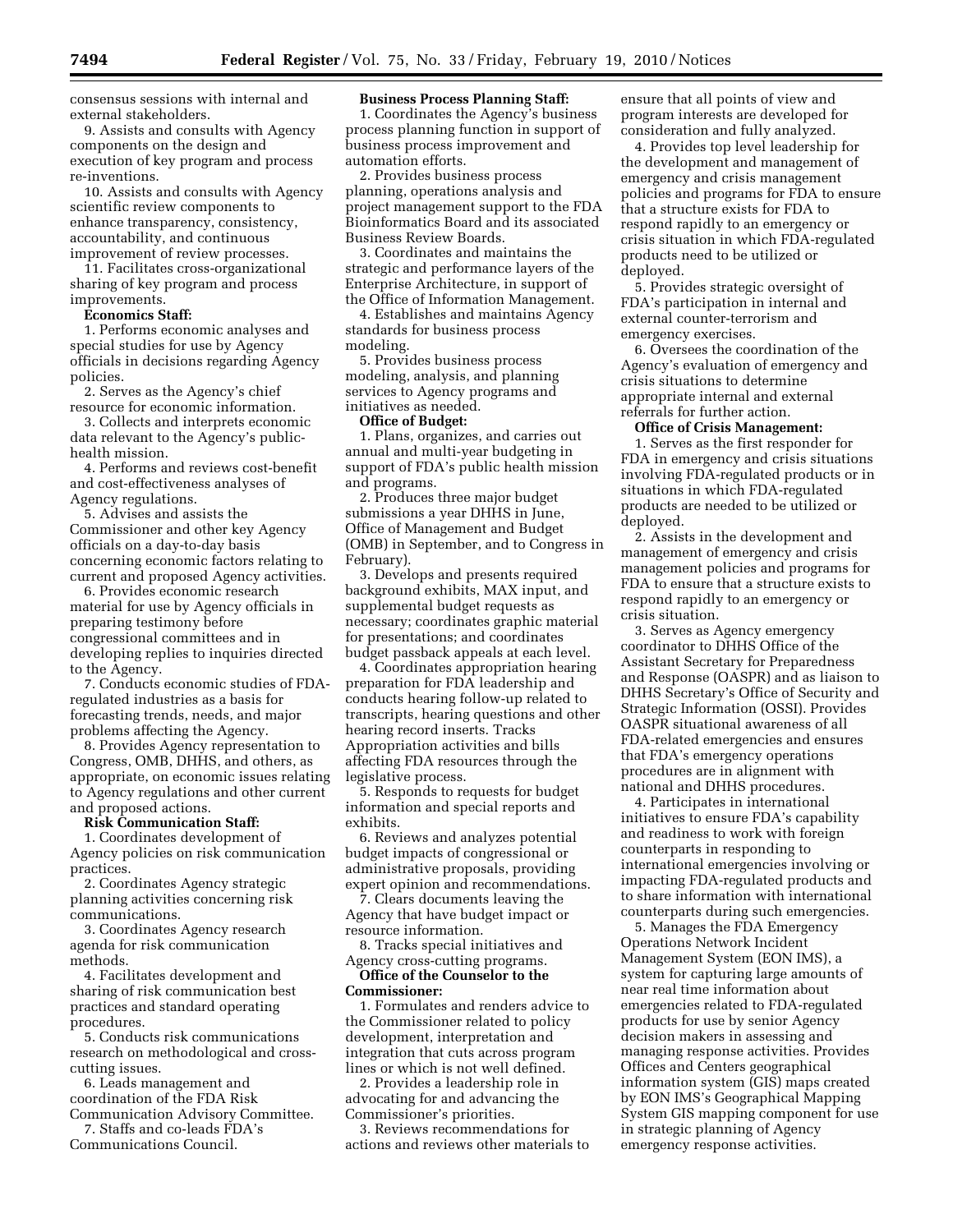6. Develops and updates Agency emergency operations plans and incident specific annexes, ensuring their alignment and compliance with the National Response Framework (NRF) and its Emergency Support Functions and the National Incident Management System (NIMS).

7. Plans and conducts Agency exercises to test emergency operations plans. Plans and coordinates FDA's participation in emergency exercises sponsored by DHHS and other Departments and agencies, including national and international level exercises.

8. Develops agency training goals and initiatives to ensure that agency emergency response staff and senior officials are informed of the operational requirements of the NRF, NIMS, national level exercise programs and other national emergency plans and preparedness efforts.

9. Oversees the FDA Emergency Call Center which provides after normal hours service for responding to public inquiries and reports related to FDAregulated products as well as surge capacity service for managing increased volumes of inquiries due to an event involving an FDA-regulated product.

10. Manages FDA's Emergency Operations Center (EOC), activating the EOC with augmented staffing from relevant Centers and Offices to monitor emergency situations, triage complaints and alerts, issue mission assignments to organizational components, coordinate overall Agency response operations, and communicate with external partners requesting technical and material support. FDA's EOC serves as the central point of contact with the Department of Homeland Security's National Operations Center, DHHS Secretary's Operations Center, CDC Emergency Operations Center, USDA/ FSIS Situation Room, and other Federal EOCs as appropriate.

11. Coordinates Agency evaluation of emergency responses and crisis situations to determine appropriate internal and external referral for further action and recommended changes in Agency procedures.

12. Oversees and tests the Agency's ability to communicate through the Government Electronic Telecommunications Service (GETS) which provides global telecommunications (secure voice, facsimile and data communications) capability for organizations that perform national security and emergency preparedness functions.

13. Oversees the work of the Office of Emergency Operations.

**Office of Emergency Operations:** 

1. Serves as the Agency focal point for emergency preparedness and response operating the 24-hour, 7-day-a-week emergency response system.

2. Provides support and assistance to FDA offices in managing the Agency's response to emergency incidents and situations involving FDA-regulated products and disasters.

3. Assists in the development and coordination of the Agency's emergency preparedness and response activities.

4. In direct coordination with individual headquarters and field emergency coordination units, serves as the Agency focal point for the review and analysis of preliminary information about threats and hazards, and assists in the early recognition of emergencies, outbreaks, natural disasters, and terrorism or other criminal acts.

5. Coordinates FDA emergency activities with other Federal agencies, State, local and foreign government officials and industry associations.

6. Identifies and advocates emergency training needs for FDA personnel and participates in the design, implementation, and presentation of the training programs.

7. Provides guidance to Agency emergency response staff in the use of the Incident Command System to manage single or multi-Agency response activities.

8. Represents the Agency at interAgency, intraAgency, State, local and foreign government and industry association meetings and conferences on emergency preparedness and response.

9. Manages the National Consumer Complaint System which monitors reports of problems with FDA-regulated products for potential emergencies.

10. Participates in daily National Biosurveillance Integration Center conference calls sponsored by Department of Homeland Security to provide a secure forum for interAgency information sharing for early recognition of biological events of national concern, both natural and manmade, to make a timely response possible.

11. Responsible for staffing the operation of FDA's Emergency Operations Center when activated.

**Office of Women's Health:**  1. Serves as the principal advisor to the Commissioner and other key Agency officials on scientific, ethical, and policy issues relating to women's health.

2. Provides leadership and policy direction for the Agency regarding issues of women's health and coordinates efforts to establish and advance a women's health agenda for the Agency.

3. Monitors the inclusion of women in clinical trials and the implementation of guidelines concerning the representation of women in clinical trials and the completion of sex/gender analysis.

4. Identifies and monitors the progress of crosscutting and multidisciplinary women's health initiatives including changing needs, areas that require study and new challenges to the health of women as they relate to FDA's mission.

5. Serves as the Agency's liaison with other agencies, industry, professional associations, and advocacy groups with regard to the health of women.

#### **Office of Special Medical Programs:**

1. Serves as the Agency focal point for special programs and initiatives that are cross-cutting and clinical, scientific, and/or regulatory in nature.

2. Provides for the coordination of internal and external review of pediatric science, safety, ethics and international issues as mandated by law and Agency activities.

3. Oversees the implementation of the orphan products provisions of the Federal Food, Drug and Cosmetic Act.

4. Provides executive leadership to the Office of Good Clinical Practice.

5. Oversees the functions of the Office of Combination Products as provided in Federal Food, Drug and Cosmetic Act.

6. Leads Advisory Committee Oversight and Management Staff, working in close collaboration with all FDA Centers to provide consistent operations and seek continuous improvements in the Agency advisory committee program.

7. Serves as the liaison on advisory committee issues with the Office of the Secretary, the DHHS Committee Management Office, all of FDA's Center advisory committee support staff, and other organizations/offices within FDA.

8. Ensures that all FDA committee management activities are consistent with the provisions of the Federal Advisory Committee Act, the Federal Food, Drug, and Cosmetic Act, ethics provisions in the criminal code, departmental policies, and related regulations and statutes.

## **Office of Good Clinical Practice:**

1. Advises and assists the Commissioner, and other key officials on Good Clinical Practice (including human subject protection) issues arising in clinical trials regulated by the FDA that have an impact on policy, direction, and long-range goals.

2. Supports and administers FDA's Human Subject Protection (HSP)/ Bioresearch Monitoring (BIMO) Council that manages and sets Agency policy on Good Laboratory Practices, Bioresearch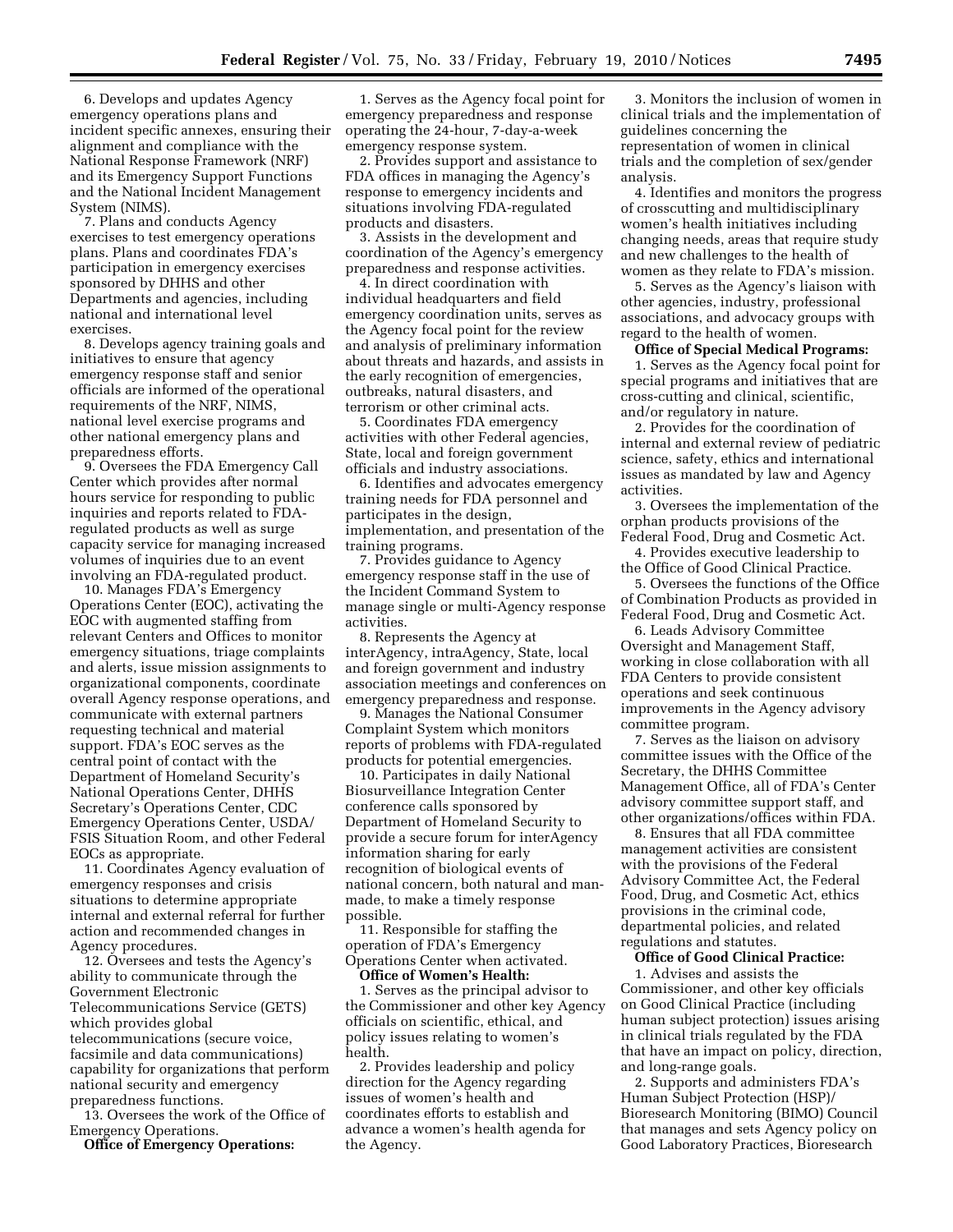Monitoring, and Good Clinical Practices.

3. Represents the Agency to other government agencies, State and local governments, industry, academia, consumer organizations, Congress, national and international organizations, and the scientific community on Good Clinical Practice policy issues.

4. Provides leadership and direction on human subject protection and Good Clinical Practice matters and stimulates the application of these principles in the FDA.

5. Evaluates the adequacy of Good Clinical Practice resources available to the Agency and initiates action as appropriate.

6. Coordinates Agency policies related to the protection of human subjects in research, including institutional review and ethical considerations.

7. Plans training programs for external use and for FDA staff on the Agency's Good Clinical Practice policies.

8. Coordinates and provides oversight of Good Clinical Practice policy working groups developed on the recommendation of the Agency HSP/ BIMO Council.

9. Fosters the science of bioresearch monitoring within the Centers and the Office of Regulatory Affairs and coordinates for OC.

10. Serves as the Agency coordinating point for Good Clinical Practice regulation, harmonization, and outreach activities.

11. Serves as liaison between the Agency's HSP/BIMO Council and the Agency's Management Council.

12. Coordinates and assists in implementation of regulations, policies, operational initiatives, and program priorities related to clinical bioresearch monitoring as developed by the HSP/ BIMO Council.

13. Monitors Agency activities and leads the development of a quality assurance and quality improvement program to ensure uniform application of clinical bioresearch monitoring policies across the agency.

14. Serves as a liaison with other Federal agencies and outside organizations, the regulated industry, and public interest groups on clinical bioresearch monitoring policy and regulatory matters.

#### **Office of Combination Products:**

1. Serves as the Agency focal point for combination products (i.e., drug-device, drug-biologic, device-biologic or drugbiologic-device products).

2. Serves as the Agency Product Jurisdiction Office and administers 21 CFR part 3 (i.e., when classification or assignment is unclear or in dispute,

classifies products as biologics, devices, drugs or combination products and assigns them to the Agency centers with primary jurisdiction).

3. Advises the Commissioner and other key Agency officials on policy formulation, execution, cross-cutting and precedent setting issues involving combination products and involving the classification of products as biologics, devices, drugs, or combination products.

4. Develops regulations, guidances, policies, procedures, and processes to facilitate classification and assignment of biologics, devices, drugs, and combination products, and to facilitate the Agency's regulation, review, and oversight of combination products.

5. Reviews and updates agreements, guidance or practices specific to classification or assignment of products as biologics, devices, drugs or combination products.

6. Serves as the focal point for employees and stakeholders to resolve issues arising during assignment and premarket review of combination products.

7. Ensures consistency and appropriateness of postmarket regulation of like products to the extent permitted by law and serves as the focal point for employees and stakeholders to resolve issues relating to postmarket regulation of such products.

8. Ensures timely and effective premarket review of combination products by overseeing the timeliness of Intercenter consultations and assisting reviews involving more than one Agency Center when necessary.

9. Prepares annual reports to Congress on the activities and impact of the Office.

## **Office of Orphan Products Development:**

1. Manages the implementation of the provisions of the Orphan Drug Act and its amendments as well as implementation of provisions of the statute related to humanitarian devices and pediatric devices and manages a program to encourage the development of drugs of limited commercial value for use in rare or common diseases and conditions.

2. Develops and communicates Agency policy and makes decisions on approval of sponsor requests and incentives under the Federal Food, Drug, and Cosmetic Act, including orphan drug protocol assistance per section 525, orphan drug designation per section 526, orphan drug exclusivity per section 527, orphan drug grants and contracts to support clinical research and other areas of Agency policy related

to the development of products for rare disorders.

3. Represents the Commissioner or serves as the Agency's principal authority and spokesperson to governmental committees, industry, foreign regulatory bodies, professional organizations, patient advocates, and consumer associations requesting Agency participation in orphan product development activities.

4. Reviews investigational new drug and biologics applications and investigational device exemptions to locate the existence of products under investigational study that show promise for effectiveness for rare or common diseases but lack commercial sponsorship. Assists sponsors, researchers, and investigators in communicating with Agency regulatory officials and expediting solutions to problems in obtaining investigational or market approval status.

5. Manages an extramural program of clinical research and consortia programs to evaluate safety and effectiveness of orphan products by funding grants and contracts, requesting applications for funding, organizing peer review of applications, monitoring and guiding investigators, and evaluating study results.

#### **Office of Pediatric Therapeutics:**

1. Coordinates and facilitates all activities of the FDA that may have any effect on the population, the practice of pediatrics, or may in any way involve pediatric issues.

2. Coordinates and communicates the review of pediatric adverse event reports for drugs, biologics and devices during the one-year period after the date of a labeling change.

3. Provides for the review of adverse event reports and other new safety information and obtains recommendations from sources such as the Pediatric Advisory Committee (PAC) regarding whether FDA should take action. Additionally, OPT coordinates action by the PAC for dispute resolution of pediatric safety labeling changes that are not agreed upon by the sponsor and the Commissioner not later than 90 days after referral

4. Coordinates with all DHHS and FDA employees who exercise responsibilities relating to pediatric therapeutics.

5. Serves as the FDA focal point for all issues involving ethics and science with respect to the pediatric populations.

6. Coordinates with the Office of International Programs while serving as the Agency focal point for international pediatric activities.

**Office of External Affairs:**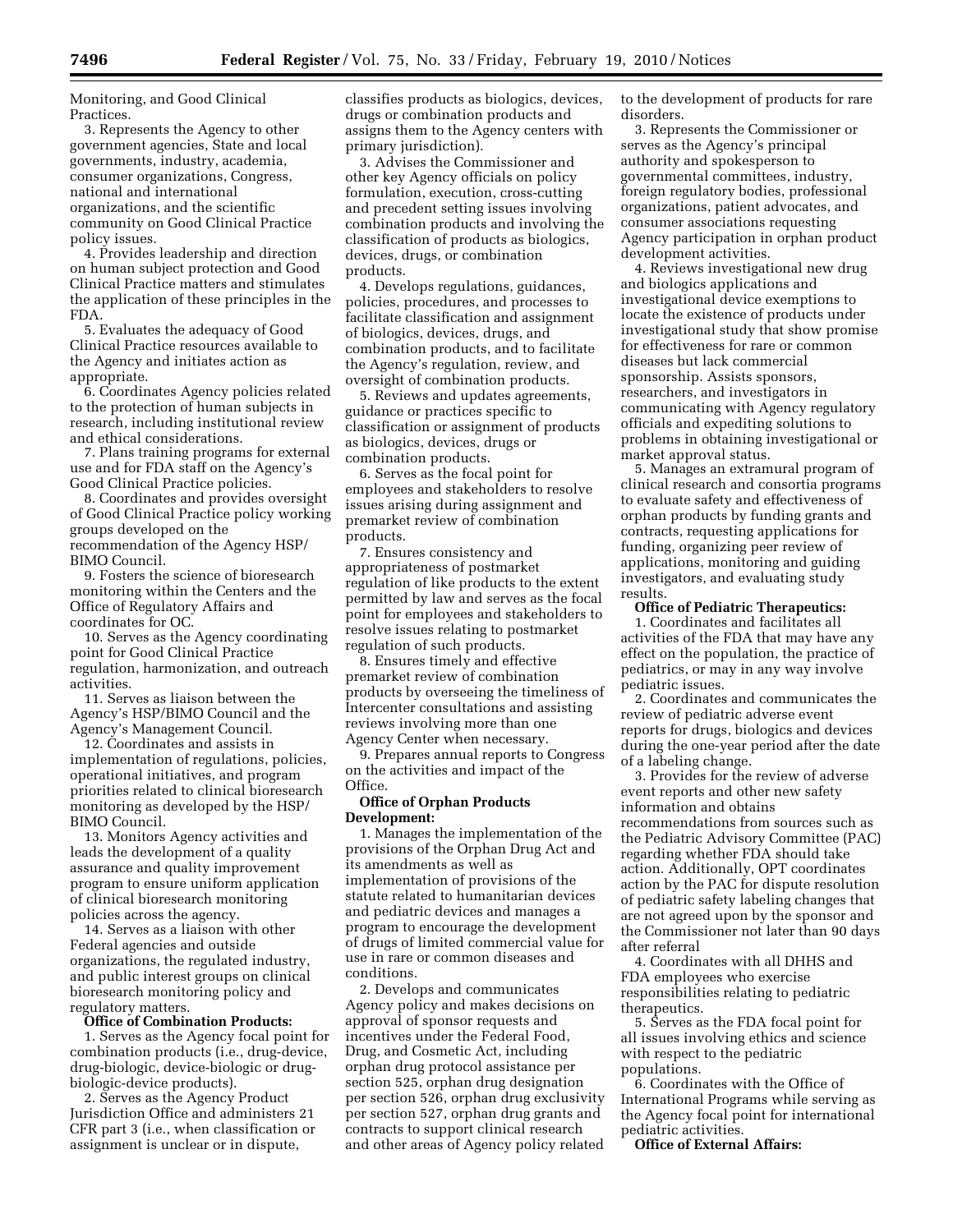1. Advises the Commissioner and other key agency officials on FDA's communications to the media, Congress, and the general public on issues that affect Agency-wide programs, projects, strategies, partnerships and initiatives.

2. Advises and assists the Commissioner and other key officials on all public information programs; acts as the focal point for disseminating news on FDA activities and as a liaison with the Public Health Service and the DHHS on public information programs.

3. Advises the Commissioner, Deputy Commissioners and other senior staff throughout FDA on sensitive and controversial programs and initiatives that impact external stakeholder groups.

4. Serves as a liaison between FDA and health professional and patient advocacy, organizations to solve problems and address concerns these groups have with Agency policies and programs related to human medical product development and safety.

5. Coordinates and implements policies, programs and initiatives related to MedWatch, including the MedWatch website and e-list.

## **Office of External Relations:**

1. Advises the Commissioner, Deputy Commissioners and other key Agency officials on Agency-level activities and issues that affect Agency wide programs, projects, strategies, partnerships, and initiatives.

2. Advises the Commissioner, Deputy Commissioners and senior staff throughout FDA on sensitive and controversial programs and initiatives that affect external stakeholder groups.

3. Oversees and directs the Agency's stakeholder-related communication functions to ensure coherence in decision making and the efficient operation of these functions internally and across Agency jurisdiction.

4. Serves as the Agency's focal point to provide direction, coordination and oversight of the Agency's consumer activities and serves as the Agency's focal point for national consumer groups, academia, trade associations, ethnic and minority groups, and Tribes.

5. Coordinates speaker requests for industry programs that cover multicenter issues; identifies potential conflict of interest speaker requests.

6. Assists in the programmatic design, development and planning with internal and external organizations regarding educational and informational activities intended to educate regulated industry

**Communications Staff:** 

1. Serves as the Agency's focal point for consumer health communications activities. As such, manages the consumer health information section of the FDA Web site, *www.fda.gov*.

2. Creates and disseminates FDA consumer health information, which includes timely and easy-to-read articles, videos and photo slide shows containing the latest on all FDAregulated products and practical wellness and prevention information to empower consumers.

3. Works closely with FDA centers and offices on developing effective consumer health communications strategies and programs.

4. Establishes and maintains partnerships with external organizations and conducts other activities to increase the reach of FDA consumer health information.

5. Acts as the Agency's public information liaison with DHHS for all publications and audiovisual needs; provides prepublication clearance of publications, exhibits, and audiovisual materials in accordance with procedures established by the Agency, PHS, DHHS, OMB, and the White House.

#### **Office of Public Affairs:**

1. Advises and assists the Commissioner and other key officials on all media information activities; serves as a liaison with the Public Health Service and DHHS on media information activities.

2. Serves as the Agency focal point for preparing, clearing, and disseminating press releases and other media statements representing Agency policy and responding to media inquiries; maintains liaison with news media.

3. Establishes policy for and coordinates all media information activities, including media requests, news interviews and responses to inquiries; prepares position and policy statements for use by Agency employees in responding to media questions; tracks issues of potential interest to the media.

4. Plans, develops, implements, and monitors policy and programs on Agency media relations, and consumer information and education programs conducted through the media, FDA's public affairs specialists, and other communications sources.

5. Delegates Freedom of Information (FOI) denial authority to FOI office for the Agency.

6. Directs the effective use of all management resources by coordinating the management, facilities, budget, and equipment resources for the Office of Public Affairs.

7. Reviews organizational, management, and administrative policies of the Office to appraise the efficiency and effectiveness of operations.

8. Identifies potential management problems and/or needs and plans.

9. Advises and assists top level Agency officials on all media matters involving media communications.

10. Plans, develops, and implements Agency wide multi-media strategies for disseminating regulatory and educational materials to the public through the media.

11. Plans and coordinates all multimedia training for the Agency.

12. Compiles and publishes to the FDA Web site the weekly FDA Enforcement Report; maintains the FDA Daily Clipping Service; and distributes the Daily Media Report to DHHS.

**Web Communication Staff:** 

1. Responsible for directing the design, content management, usability, and evaluation of the FDA Website (*www.fda.gov*). Develops and interprets the Agency's Web policies, and serves as advocates for FDA's Web presence and catalysts for creative use of the Web by the Agency.

2. Works closely, as partners, with the FDA Office of Information Management (OIM), which is responsible for the technical operations of FDA's Web site.

3. Serves as the focal point and contact with the Agency, DHHS, and other Federal Government Web site programs and operations.

4. Provides direction, strategic planning assistance, and management coordination on Agency Web site programs.

5. Works closely with the Web site contacts in each of the Centers and principal offices within OC to plan, coordinate, execute and evaluate the Agency's Web site operations.

6. Establishes, manages, and monitors the implementation of Agency standards and policies for information published on Agency Web sites.

7. Provides Web-related information management strategy input through a collaborative effort with OIM and the Web site communications and operations staffs in the centers and OC.

8. Designs, develops, implements, monitors, and manages information published on the Agency's Web site and external digital assets.

9. Delivers the Agency's messages to the public via the Agency's Web site and strategic online partnerships in the government, private, and non-profit sectors.

10. Directs Web 2.0 and social media services for the Agency and to the public.

#### **Office of Special Health Issues:**

1. Advises the Commissioner and other key FDA officials on matters related patient, patient advocacy, and health professional issues and concerns; serious and life-threatening diseases; minority health; and other special health issues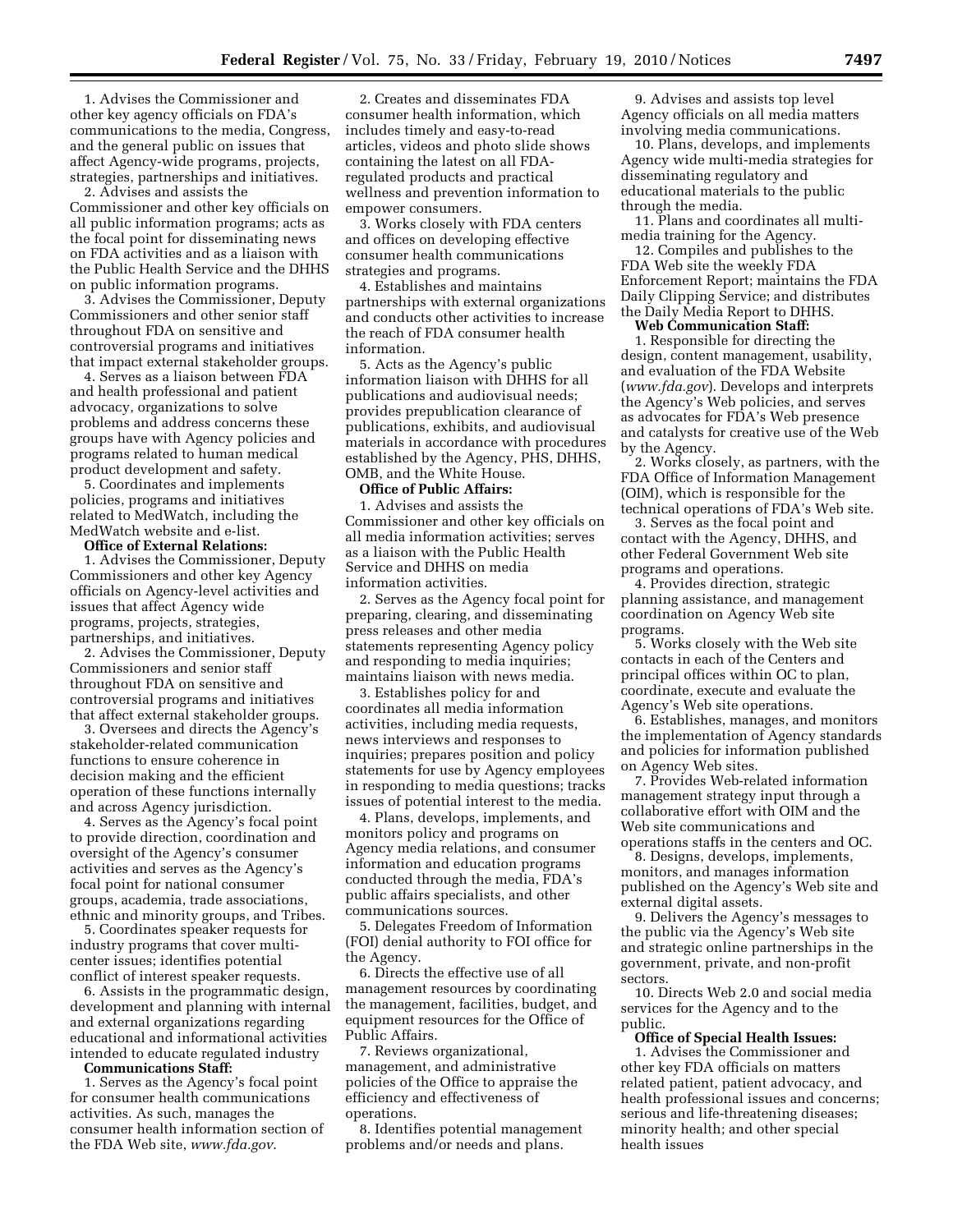2. Serves as a liaison between FDA and health professional and patient advocacy organizations to solve problems and address concerns these groups have with Agency policies and programs related to human medical product development and safety.

3. Assists in the planning, administration, development, and evaluation of FDA policies related to patient advocacy and health professional organizations, serious and life-threatening diseases, and other special health issues

4. Provides internal coordination on FDA activities related to patient advocacy and health professional organizations, serious and lifethreatening diseases, and other special health issues.

5. Serves as a focal point to coordinate contacts and activities between FDA and other Federal agencies to ensure effective coordination and communication regarding issues related to serious and life-threatening diseases and other special health issues.

6. Coordinates and implements policies, programs, and initiatives related to MedWatch including the MedWatch web site, and the MedWatch e-list.

7. Conducts outreach and education to health professionals, patients and the public to facilitate the reporting of serious harm and injury associated with the use of human medical products.

8. Prepares, reviews, updates, and disseminates medical product safety alerts and periodic safety labeling change summaries to patients, patient advocates, and health professionals.

9. Informs patients, patient advocates and health professional organizations of upcoming public meetings, policy issues, and proposed rules, so that they are aware of important issues and informed of opportunities to comment.

10. Assures that patient points of view are given a voice in drug development and policy issues that affect patient communities, through the patient representative and patient consultant programs.

#### **Office of Foods:**

1. Provides executive leadership and management to all FDA food-related programs.

2. Exercises, on behalf of the Commissioner, direct line authority over the Center for Food Safety and Applied Nutrition (CFSAN) and the Center for Veterinary Medicine (CVM).

3. Exercises, on behalf of the Commissioner, all food-related legal authorities that the Commissioner is empowered to exercise under the Federal Food, Drug, and Cosmetic Act, as amended, the Public Health Service Act, and other applicable laws.

4. Directs efforts to integrate the programs of CFSAN, CVM, and the Office of Regulatory Affairs (ORA) and thereby ensure the optimal use of all available FDA resources and tools to improve the safety, nutritional quality and proper labeling of the food supply.

5. Directs the development of integrated strategies, plans, policies, and budgets to build FDA's food-related scientific and regulatory capacities and programs, including recruitment and training of key personnel and development of information systems.

6. Represents FDA on food-related matters in dealings with the Office of the Secretary of DHHS, the Centers for Disease Control and Prevention, the U.S. Department of Agriculture, the White House and other elements of the executive branch.

7. Represents FDA on food-related matters in dealings with Congress.

8. In conjunction with the Office of International Programs, represents FDA on food-related matters in dealings with foreign governments and international organizations.

9. Directs FDA efforts to build an integrated national food safety system in collaboration with other Federal agencies and State and local governments.

10. Directs a program of public outreach and communications on food safety, nutrition, and other food-related issues to advance FDA's public health and consumer protection goals.

#### **Office of the Chief Scientist:**

Provides strategic leadership, coordination, and expertise to support scientific excellence, innovation and capacity to achieve FDA's public health mission. Key activities include:

1. Fostering development and use of innovative technologies to meet public health needs.

2. Supporting scientific excellence and the professional development of FDA scientists in all areas (i.e. population/statistical, review, laboratory and manufacturing sciences), including through the Commissioner's Fellowship Program, continuing education, and scientific interactions with universities and others.

3. Providing strategic leadership and support for high quality, collaborative, scientific activities that advance regulatory science and address important public health issues concerning FDA-regulated products, including their evaluation, quality, safety and effectiveness.

4. Providing support and guidance for the National Center for Toxicological Research to serve as a national FDA

resource for mission driven regulatory science.

5. Providing cross-Agency scientific coordination (e.g., for emerging technologies, scientific issues involving multiple Agency components, standards coordination, the FDA Science Board, and science communication).

6. Supporting scientific outreach, training, and collaboration, including research, development and Critical Path activities that engage other Agencies, global regulatory partners, academia, innovators, and consumers.

7. Supporting science and public health activities to effectively anticipate and respond to counter-terrorism and emerging deliberate and natural threats (e.g. chemical, biological, radiological and nuclear) to U.S. and global health and security including through the Office of Counter-terrorism and Emerging Threats.

8. Providing core scientific leadership and technical expertise, and ensuring Agency capacity, for advanced bioinformatics activities needed to support FDA programs. Serve as an Agency and government resource for excellence, methods development, outreach and partnerships in advanced bioinformatics science.

9. Leading Agency efforts to protect and enhance scientific integrity, and, where substantive scientific differences of opinion arise and require review at the FDA level, addressing them through appropriate processes intended to protect both FDA's mission and the integrity of its science.

## **Office of Counter-Terrorism and Emerging Threats:**

1. Develops and implements a comprehensive counter-terrorism strategy for FDA to identify and address gaps in current efforts to safeguard medical products from adulteration or disruption of supplies due to terrorist activities.

2. Develops and coordinates the implementation of crosscutting policies to facilitate the availability of safe and effective medical countermeasures against chemical, biological, radiological, and nuclear agents of concern.

3. Provides policy leadership for FDA's Emergency Use Authorization (EUA) activities for terrorism and public health emergencies, including emerging threats.

4. Develops and coordinates the implementation of comprehensive FDA plans and strategies for pandemic influenza preparedness and other emerging threats, in collaboration with the Centers and Offices and with external partners.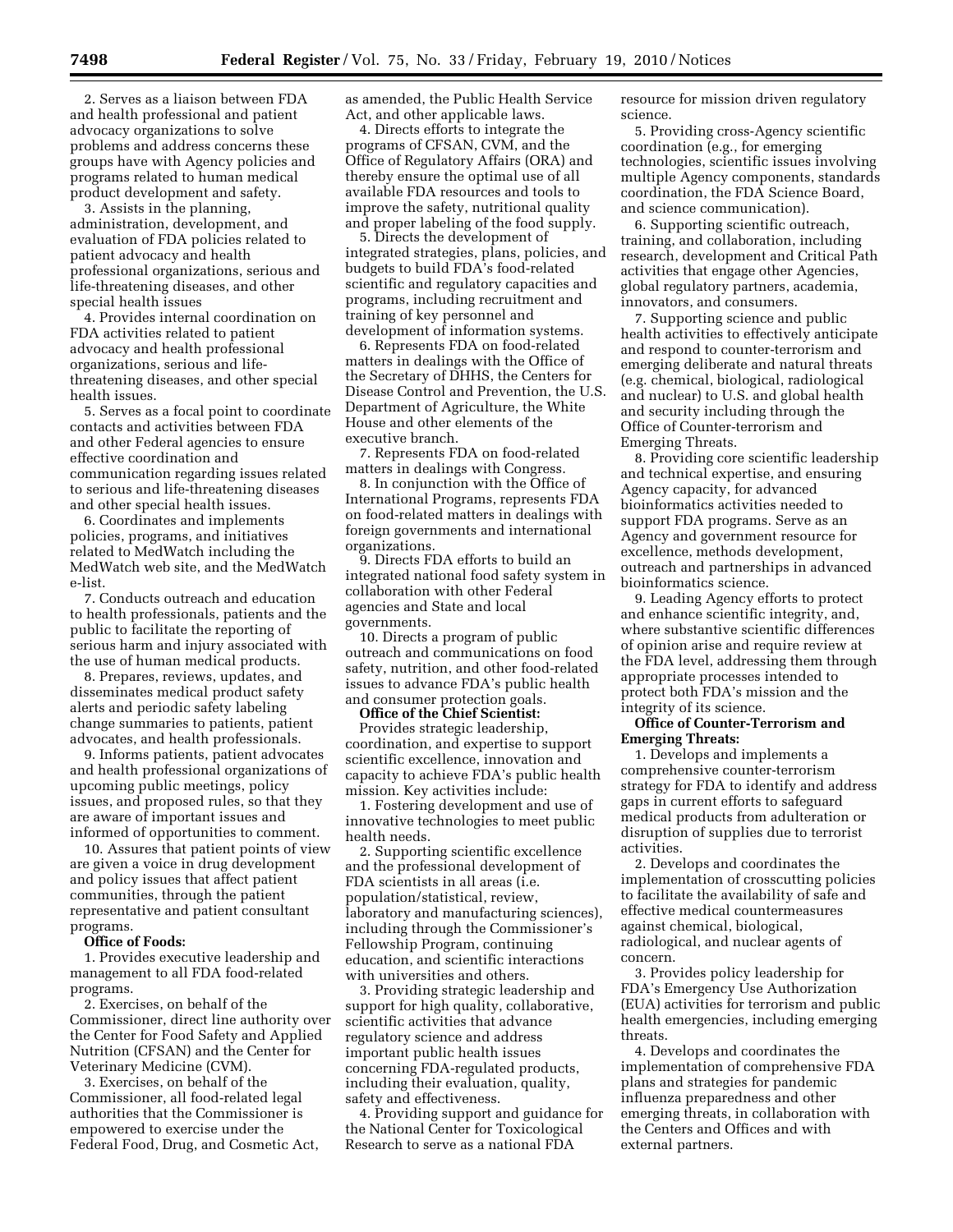5. Provides policy leadership by promoting the goals and needs for counter-terrorism and other emerging threats in the Agency budgeting and priority-setting processes.

6. Coordinates the portfolio of FDA counter-terrorism and pandemic influenza policy and planning initiatives and serves as the point of entry to the Agency on counterterrorism and emerging threats policy and planning matters.

7. On behalf of the Office of the Commissioner, facilitates intra- and interAgency communications on counter-terrorism policy and pandemic influenza preparedness.

#### **Office of Critical Path Programs:**

1. Serves as the nexus for cuttingedge, cross-center scientific and medical initiatives as well as policy development related to the Critical Path (CP) initiative and CP-related activities in the Office of the Commissioner.

2. Assists the Chief Scientist in planning, executing, and monitoring CPrelated projects, including other agencies, academia, and industry as identified by the Office of the Commissioner and DHHS.

3. Performs project development, project management, and tracking, policy and document development and clearance, and related tasks as directed by the Chief Scientist.

4. Manages Critical Path-related internal and external outreach (e.g., presentations, reports, videos (DVDs), pod casts, brochures, editorials, PR (public relations), Press kits, CPI (Critical Path Initiatives) Web site updates, FDA intranet) across all communications platforms.

5. Supports cross-center bioinformatics activities, including activities related to data management and analysis and safety surveillance of FDA-regulated products. Supports Agency Bioinformatics Board and Data Councils.

6. Coordinates administrative activities with CP (e.g., personnel, staffing, purchasing, and travel).

#### **Office of Scientific Integrity:**

1. Helps ensure consistent understanding, application and implementation of regulatory standards throughout FDA to ensure integrity and accountability of FDA functions and processes.

2. Provides advice and guidance to the Commissioner, Chief Scientist, and other key officials regarding premarket approval processes for all FDAregulated products including requirements pertaining to applications, petitions, amendments and supplements; and product, processing,

packaging and emerging product technologies.

3. Advises and assists senior FDA leadership in coordinating responses to allegations of patterns of deviations by FDA or its components from appropriate standards of conduct and performance. Also advises and assists senior FDA leadership in preventing such deviations.

4. Investigates and facilitates resolution of informal complaints and disagreements, whether generated internally or externally, with respect to the administrative processing of various applications for products regulated by the Agency as well as regarding the fair and even-handed application of Agency policy and procedures in this process.

5. Processes all formal appeals, or requests for review, that are submitted to the Office of the Commissioner, whether generated internally or externally, including requests for hearings, appeals from administrative actions, and requests to review decisions at a lower level of the Agency. Examples include, but are not limited to, requests to review decisions by the Centers, the Office of Regulatory Affairs, and elsewhere in the Office of the Commissioner under 21 CFR 10.75, appeals of formal or informal hearings, and Agency-level scientific dispute resolution matters.

6. Advises and assists the Chief Scientist and senior leadership in evaluating and resolving all formal appeals, requests for review, and requests for hearings submitted to the Office of the Commissioner and coordinates responses to such appeals and requests.

7. Develops regulations and procedures to promote an efficient and effective process for addressing and resolving formal appeals, requests for review, and requests for hearings, as well as any other types of disputes suitable for formal resolution in the Office of the Commissioner.

8. Determines whether an informal complaint should be construed and treated as a request for formal review by the Office of the Commissioner under established regulations or procedures.

9. Oversees and directs the Agency's ombudsman and appeals to ensure coherence in decision making and the efficient operation of these functions internally and across Agency.

**Office of Science and Innovation:**  Provides strategic leadership, coordination, infrastructure and support for excellence and innovation in FDA science that will advance the Agency's ability to protect and promote the health of the public. Key activities include:

1. Supporting high quality, collaborative scientific activities to address important public health and regulatory issues concerning FDAregulated products, including their evaluation, quality, safety and effectiveness.

2. Supporting core scientific capacity and infrastructure.

3. Fostering development and use of innovative technologies in product development and evaluation.

4. Supporting excellence and the professional development of FDA scientists in all areas (i.e. population/ statistical, review, laboratory and manufacturing sciences), including through the Commissioner's Fellowship Program, continuing education and professional activities (including clinical activities, cross center working groups, and other activities), and through scientific exchanges and interactions with universities and others.

5. Addressing scientific and public health priorities through support of high quality, peer reviewed scientific research, programs and related activities, both within and outside FDA and collaboratively, and through dissemination of new scientific information, methods and approaches.

6. Supporting scientific outreach, training, and collaboration in research and development activities that advance FDA's mission, that engage other agencies, global regulatory partners, academia, innovators, and consumers.

7. Seeking input from both FDA programs, stakeholders and outside advisors, including the FDA Science Board, to help define, review and meet FDA scientific needs and priorities to support our public health mission.

## **Office of International Programs:**  1. Serves as the Agency leader and

focal point for all international matters.

2. Serves as the primary Agency liaison with other U.S. Government components (involved in international issues), international multinational organizations and foreign governments (including Washington, DC embassies) for policy formulation and execution impacting FDA and FDA-regulated products.

3. Provides leadership to Agency program areas for international activities.

4. Serves as the focal point for the Agency and the final clearing authority for policies and procedures pertaining to international travel.

5. Serves as the focal point and final clearing authority for all international technical cooperation and assistance activities.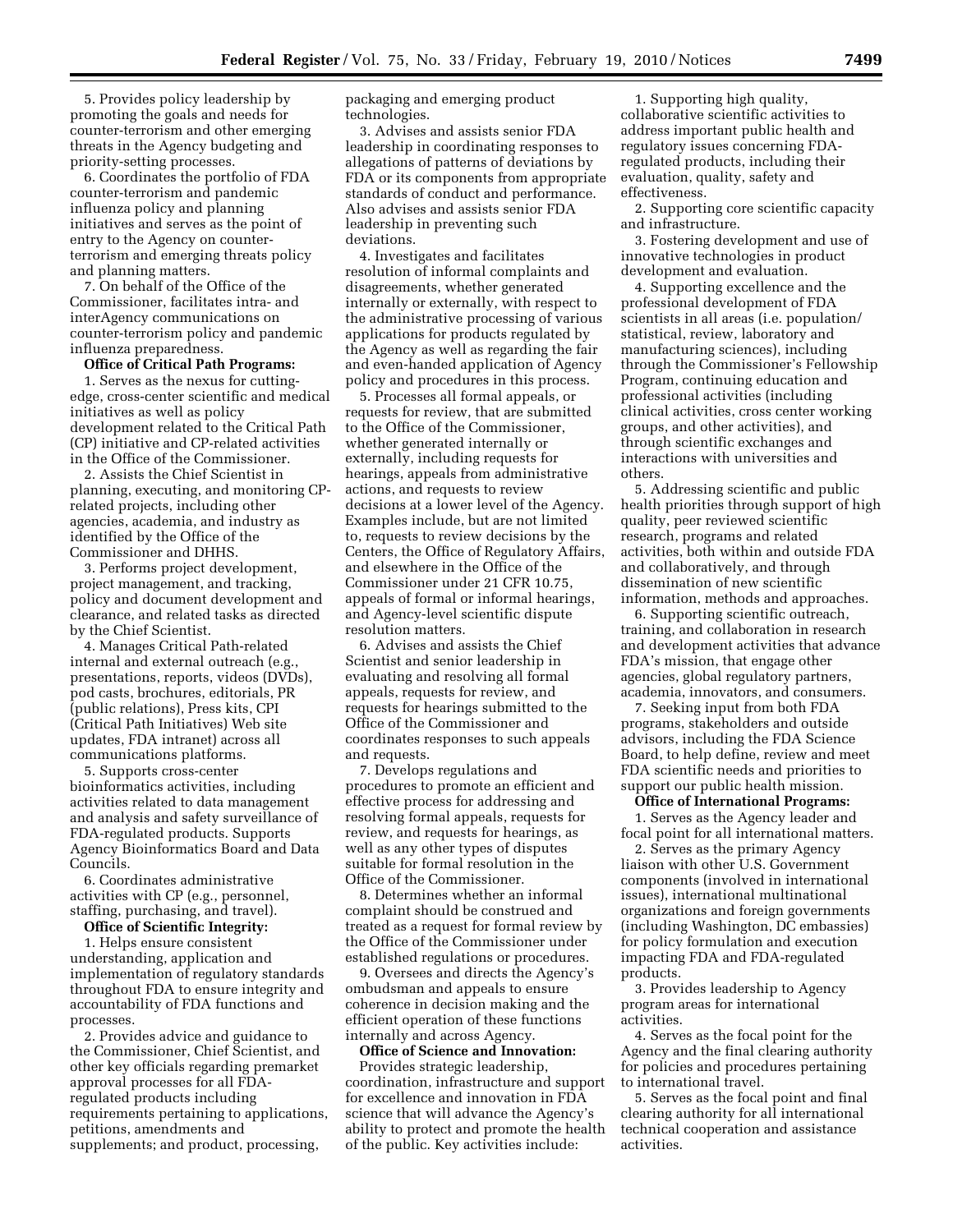6. Serves as the Agency focal point and final clearing authority for all international programs and interactions (including meetings at FDA or abroad) with foreign counterpart regulatory agencies, international organizations, foreign embassies, all foreign officials, and with DHHS and all other U.S. Government components when international issues are involved.

7. Directs, manages, and leads Agency strategic planning, priority-setting and resource allocation processes for FDA international programs.

8. Serves as the Agency focal point and final clearing authority for trade issues involving e.g., North American Free Trade Agreement (NAFTA), World Trade Organization (WTO), Free Trade Area of the Americas (FTAA), Asia Pacific Economic Cooperation (APEC), and United States Trade Representative (USTR).

9. Serves as the Agency focal point and final clearing authority for formal arrangements with foreign governments e.g., memoranda of understanding (MOU), mutual recognition agreements (MRAs), exchange of letters, partnerships, equivalence issues, country assessments, and confidentiality commitments.

10. Serves as the Agency focal point and is the Agency final clearing authority on policies and procedures for sharing public and non-public information with international counterpart agencies, and, in conjunction with the Office of Regulatory Affairs, import/export policy issues.

11. Manages the Agency's foreign offices, including FDA staff deployed in foreign locations and all related budgeting, strategic planning, priority setting and resource allocation.

#### **Office of Administration:**

1. Provides executive direction, leadership, coordination, and guidance for the overall day-to-day administrative operations of the Agency assuring the timely and effective implementation and high quality delivery of services across the Agency and Centers.

2. Advises and assists the Commissioner, Principal Deputy Commissioner, Deputy Commissioners, and other key officials on various administrative management and business activities of the Agency.

3. Chairs all Agency user fee programs which oversees financial management and provides financial management support.

4. Assures that the conduct of Agency administrative and financial management activities, including budget, finance, acquisitions, information technology, human

resources, organization, methods, and similar support activities, effectively support program operations Utilizes a call center to address all administrative and information technology management issues, and monitors and analyzes operational performance and customer satisfaction.

5. Plans, directs and coordinates a comprehensive financial management program for FDA encompassing the areas of automated financial systems, fiscal accounting, voucher audit, and financial reporting. Issues periodic reports regarding the status of FDA's financial management and develops financial inputs for the Agency's programs and financial plans.

6. Provides leadership and direction regarding all aspects of a variety of Agency management programs including organization management, OIG Liaison, delegations of authority, freedom of information, privacy act, and regulatory dockets management as well as programs related to ethics and conflict of interest matters.

7. Advises the Commissioner and other key Agency officials on administrative management and budget matters for components within the OC. Provides advice and guidance with regard to formulation and development of administrative management policies, procedures, and controls.

8. Provides advice and assistance to the Commissioner and senior management officials on information management resources and programs. Establishes and oversees implementation of the FDA information management policy and governance, procedures and processes to ensure the Agency is in compliance with the Clinger/Cohen Act. Establishes, directs and leads Agency level programs and all strategic aspects of information management including: information technology (IT) shared services, telecommunications, security, strategic planning, capital planning and investment control, and enterprise architecture.

#### **Compliance Staff:**

1. Develops plans, programs, and procedures designed to assure the prompt adjudication of complaints of alleged discrimination based on race, color, sex, age, religion, national origin, handicap, and sexual orientation.

2. Provides sign language interpreting services and manages the interpreting services contracts.

## **Conflict Prevention and Resolution Staff:**

1. Provides confidential, informal assistance to employees and managers in resolving work-related concerns.

2. Develops and coordinates effective resolution processes and procedures.

3. Offers a variety of services and programs to address likely sources of conflict such as performance appraisals, harassment, mentoring relationships, and scientific collaboration.

4. Operates as a neutral, independent, and confidential resource providing informal assistance to FDA scientists, administrators, and support staff in addressing work-related issues. Assists in resolving conflicts and addressing concerns prior to and within established grievance processes.

5. Provides a neutral and impartial resource where employees can candidly discuss issues and explore options informally.

6. Provides alternative dispute resolution and mediation services as needed.

7. Develops and maintains training and technical assistance for Agency EEO specialists, counselors, special emphasis/program representatives, employees, supervisory personnel, and other key officials.

#### **Diversity Staff:**

1. Develops and oversees Agency diversity initiatives and the diversity databank.

2. Develops, implements, and monitors the Agency's Affirmative Employment Plan and directs the Agency's Affirmative Employment programs to achieve specific objectives.

3. Develops labor-management partnerships on EEO and diversity matters.

## **Office of Acquisitions and Grants Services:**

1. Provides management direction and leadership for acquisitions, grants, cooperative agreements, technology transfers, and interAgency agreements.

2. Provides administrative management support to the four operational Divisions in the areas of budget execution; staff and organizational planning as well as advice and analysis of administrative policy and procedures in order to assist managers in accomplishing the mission of the organization.

3. Serves as the Agency focal point for developing, coordinating and implementing FDA policies and procedures pertaining to acquisitions, interAgency agreements, technology transfer and grants management; coordinates all administrative matters related to acquisitions, grants, cooperative agreements, interAgency agreements, memoranda of understanding and technology transfer.

4. Maintains liaison with DHHS on contracts and grants/assistance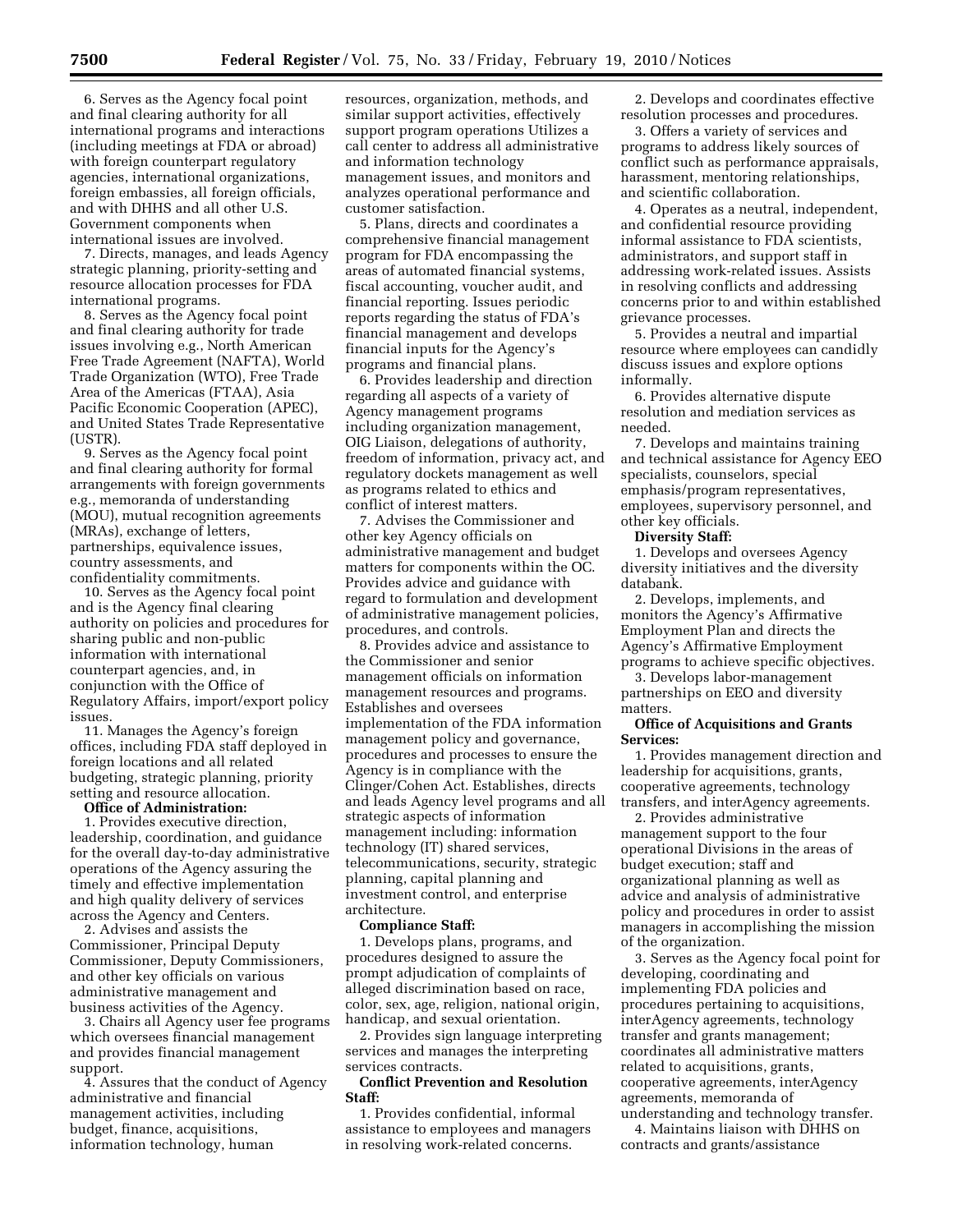management policy and procedural and operating matters.

5. Provides the oversight function to all levels of the Agency in the Small Business contracting program. Provides technical and policy guidance in all areas of the Agency printing management program.

6. Develops policy for printing to insure timely and cost effective implementation of the Agency printing program.

**Division of Acquisition Operations:** 

1. Responsible for mission specific contracts and simplified acquisitions, including research and development requirements and lab supply and equipment requirements.

2. Responsible for acquisition of service contracts and simplified acquisitions, including but not limited to, furniture, security, events management, temporary services, moving, library support, custodial, etc.

**Division of Acquisition Support and Grants:** 

1. Provides customer relation support and administration of acquisition systems.

2. Provides current policies and procedures to assist the FDA community to develop and transfer Federal technology to the commercial marketplace.

3. Negotiates, awards and monitors Federal funds awarded through various grant mechanisms.

4. Awards and administers Inter-Agency Agreements (IAGs). Assigns Memorandum of Understanding (MOU) tracking number and maintains MOU files.

5. Provides contract to support the State Contracts and Compliance Program. This program commissions the states to conduct inspections to ensure the quality and safety of the nations' food, animal feed and medical devices. 6. Responsible for acquisitions for the

Office of Criminal Investigations.

#### **Division of Acquisition Programs:**

1. Responsible for formulating FDAwide acquisition policies governing OAGS operational Divisions, providing advice and technical assistance on matters related to FDA acquisition programs, and monitoring the adoption of acquisition policies by the Department to ensure consistent policy interpretation.

2. Provides managerial oversight and administration of the Agency's purchase card program. Liaison with the bank, processing administrative functions, providing training and other assistance to ensure that participants understand their responsibilities under the program.

3. Responds to contract related FOIA requests, and ratifications of unauthorized procurements.

4. Provides field office and facility support, construction and renovation, architect/engineering services contracts and simplified acquisitions.

5. Plans and manages all contracting activities related to National Center for Toxicological Research (NCTR) acquisition programs.

#### **Division of Information Technology:**  1. Responsible for all information

technology related contracts and simplified acquisitions related requirements.

**Office of Executive Operations:** 

1. Develops policy and provides guidance, advice and oversight to OC staff with regard to programmatic FDA and OC programmatic and administrative management policies, procedures, and controls.

2. Advises the OC officials on the formulation and execution of administrative, financial and information management plans and activities affecting OC offices.

3. Manages the OC budget formulation and execution activities. Provides advice, guidance and direction on the administration of the OC budget.

4. Manages a variety of program administrative services including but not limited to travel, space, time and attendance, property, etc. for OC offices.

5. Establishes and maintains liaison with administrative staff throughout the OC to keep abreast of current policies and procedures.

6. Advises the OC offices on acquisitions and grants activities to ensure compliance with Agency and federal contracting policies.

7. Provides guidance and oversight concerning OC information management activities, including those related to activities of FDA Bioinformatics Board.

8. Develops policy on OC web activities and ensures compliance with Section 508 accessibility requirements.

9. Advises the Commissioner and Deputy Commissioners and other senior staff concerning all OC human capital programs and activities.

**Office of Financial Operations:** 

1. Plans, directs, and coordinates a comprehensive financial management operations program for FDA encompassing the areas of budget analysis, execution, automated financial systems, fiscal accounting, internal financial audit, financial services related to accounts payable, travel support and payroll liaison, and financial reporting.

2. Provides staff assistance in justifying budgets through executive and congressional echelons. After appropriation, develops an orderly expenditure plan.

3. Administers and executes the Agency programs for accountable property management functions.

**Office of Financial Management:** 

1. Plans, directs, and coordinates a comprehensive financial management program for FDA encompassing the areas of budget analysis, execution, automated financial systems, fiscal accounting, internal financial audit, and financial reporting.

2. Provides staff assistance in justifying budgets through executive and congressional echelons. After appropriation, develops an orderly expenditure plan.

3. Develops apportionment plans and issues allotments for expenditures.

4. Makes periodic reports regarding the status of FDA's financial management.

5. Develops financial inputs for the Agency's programs and financial plans.

**Controls, Compliance, and Oversight Staff:** 

1. Ensures compliance with applicable Agency, Department, and/or Federal standards and policies.

2. Manages Office of Financial Management (OFM) contracts.

- 3. Manages the financial system investment and capital planning process.
- 4. Manages A–123 Program on behalf of the Agency.

5. Conducts advisory committee financial operation plan (FOP) reviews.

6. Supports upgrades to the Oraclebased financial system.

7. Manages OFM projects including the:

a. OFM Financial Managers Financial Integrity Act (FMFIA) report.

b. Most Efficient Organization (MEO) A–76 study.

c. Project management of Exhibit 52– Report on Resources for Financial Management Activities.

8. Oversees and coordinates access to financial systems.

## **Business Transformation,**

**Administration and Management Staff:**  1. Provides financial system training, workforce and organizational transition, and financial process documentation services, as well as internal

communications.

2. Serves as the liaison to DHHS Division of Human Resources on OFMrelated human resource issues.

3. Manages the ongoing administrative and management operations of OFM, including user provisioning for financial systems.

4. Provides administrative, human resources, and Agency guidance to OFM staff.

5. Supervises and coordinates the business transformation team's (BTT) activities across FDA.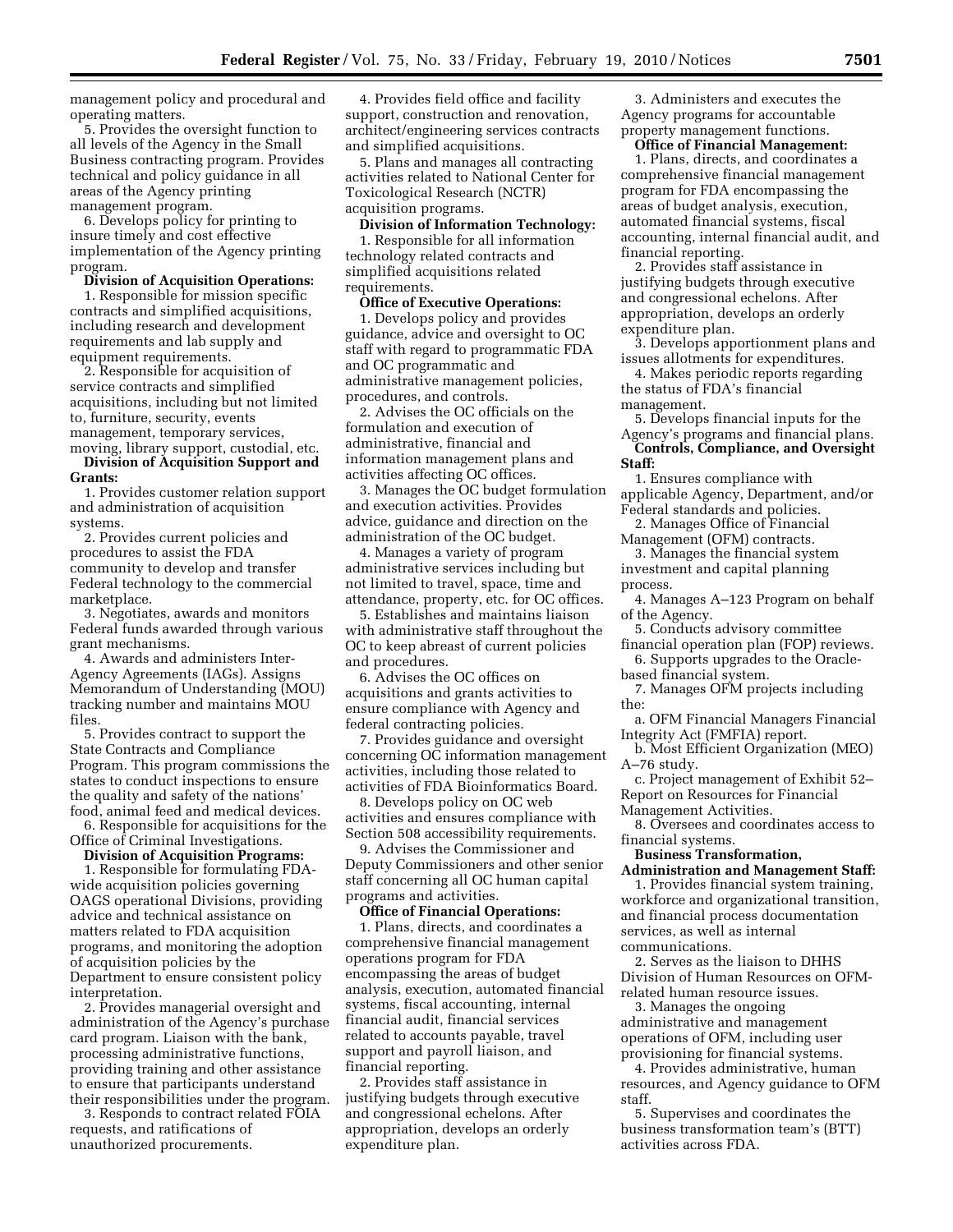6. Develops and tests the Office of Financial Management's (OFM) emergency preparedness to ensure the Agency's financial infrastructure and integrity.

7. Manages the change review board (CRB) for changes to business process and/or Unified Financial Management System (UFMS) and User Fee System modifications.

8. Supports testing required for maintenance, enhancements, and upgrades to OFM's financial and feeder systems.

## **User Fees Staff:**

1. Manages and oversees the receipt, deposit, and allocation of user fees paid by industry.

2. Prepares annual revenue reports for submission to Congress.

3. Reports on FDA's compliance with Congressional mandates.

4. Develops, manages, and maintains user fee systems.

#### **Financial Systems Support Staff:**

1. Manages and provides technical and functional guidance associated with the Unified Financial Management System (UFMS), on behalf of the Agency and its components.

2. Ensures the financial integrity and stabilization of UFMS.

3. Coordinates month-end, quarterend, and year-end close of financial operations within UFMS.

4. Tests new functionality of the financial system.

5. Serves as the liaison to FDA end users regarding UFMS issues.

6. Leads upgrades of UFMS across FDA.

#### **Division of Accounting:**

1. Prepares the Agency's financial statements for submission to DHHS and integration into the Department's consolidated financial statements.

2. Prepares and submits all required external reports required by the Department of the Treasury that report various accounting events.

3. Serves as liaison for the Agency's annual financial statement audit; coordinating various tasks from the Department and the auditors.

4. Responds to audit and A–123 findings by developing comprehensive corrective action plans to address deficiencies.

5. Reconciles all major sub-ledger accounts (such as accounts payable, financial balance with Treasury, suspense) to the Agency's general ledger.

6. Serves as Agency lead for financial policy oversight, review, and implementation.

7. Plans, evaluates and coordinates activities to ensure FDA is in compliance with Federal Government accounting policy and procedures.

8. Serves as Agency Property management Officer, reviewing and implementing property policy as well as managing the annual inventory.

9. Prepares various sub ledgers to general ledger reconciliations to ensure accuracy of financial data and identify possible issues that could impact operations.

10. Reconciles General Ledger's equipment account to Property Management Information System (PMIS) to ensure all capital personal property items are properly monitored and recorded.

11. Develops and modifies, as needed, all accounting procedures for FDA, both headquarters and field. Implement and control a reporting structure to track and measure performance against a variety of financial goals and objectives.

12. Processes IPAC payments for Inter Agency Agreements (IAGs).

**Division of Budget Execution and Control:** 

1. Provides guidance and advice on the management and development of the budgets for FDA's Office of the Commissioner and Headquarters. Conducts analysis about Agency-level and cross-component accounts, trends, and projects. Interpret Agency requirements and establish FDA policy/ procedures on all phases of budget execution.

2. Apportions funds appropriated by Congress among components and oversees transfers of funds between components.

3. Completes detailed reviews and analyses of components' financial operating plans at the end of each quarter. Ensures budgetary resources are used in a manner consistent with the Agency's mission and are not over spent or obligated beyond appropriate limits.

4. Manages key Agency-level accounts and shared costs, such as FDA rent and central accounts.

5. Assists in the preparation of historical budget-related data, congressional inquiries, and data for budget formulation and hearings.

6. Reviews and clears all Inter-Agency Agreements (IAG's) to assure that they comply with appropriation law and are included in FDA resource plans; monitor collection of reimbursable earnings and identify and solve related problems as necessary.

7. Maintains FDA staffing ceiling records, proposes ceiling adjustments as needed, monitors FTE usage, alerts management to potential overburn/ underburn problems, and prepares recurring reports and special analyses as necessary on FTE levels.

8. Continuously surfaces, and provides recommendations and support

to resolve PDUFA/MDUFMA issues (design status of funds and FTE reports; develop criteria to allocate collections). Maintains tracking system for allocating PDUFA/MDUFMA non-PDUFA, and AIDS funds, and prepare reports.

9. Conducts year-end closeout of appropriations with the Division of Accounting, FDA Centers and Offices. Prepares all necessary end-of-fiscal-year budget and staffing reports by organization and by program, and enter all past-year data.

## **Office of Financial Services:**

1. Plans, directs, and coordinates dayto-day operations for financial services related to accounts payable, travel support and payroll liaison.

2. Manages the ITAS program, ensuring compliance and employee's time and attendance data, tests all system upgrades.

3. Provides training on ITAS and payroll policy to timekeepers and approvers.

#### **Division of Payment Services:**

1. Maintains liaison with the Program Support Center (PSC) and the Defense Financial Accounting System (DFAS) representatives on issues relating to pay and leave. Monitors the processes to ensure the successful payment to employees.

2. Resolves payroll errors and assists employees with pay problems; interprets policies and issues new procedures as needed.

3. Participates in reengineering the payroll process to streamline correction of errors and reduce first time errors; and participates in timekeeper training.

4. Processes and pays all accounts payable invoices (contract and purchase orders) in accordance of the Prompt Pay Act and various regulations and audit requirements. Maintains internal control over processing of transactions to accounts, including application of batch controls to ensure accurate coding and making necessary accounting transaction adjustments and corrections.

5. Monitors all phases of the payment records in the Unified Financial Management System (UFMS) for issues that might prevent payments to be processed.

6. Performs the daily batching processes required for transmission to Treasury.

7. Researches returned payments, reprocessing if needed.

- 8. Maintains roles and responsibilities to ensure conflict of interest adherence.
- 9. Troubleshoots and maintains additional vendor sites in UFMS.

10. Tracks and monitors contract invoices for required signatures.

11. Coordinates with vendor and center personnel in researching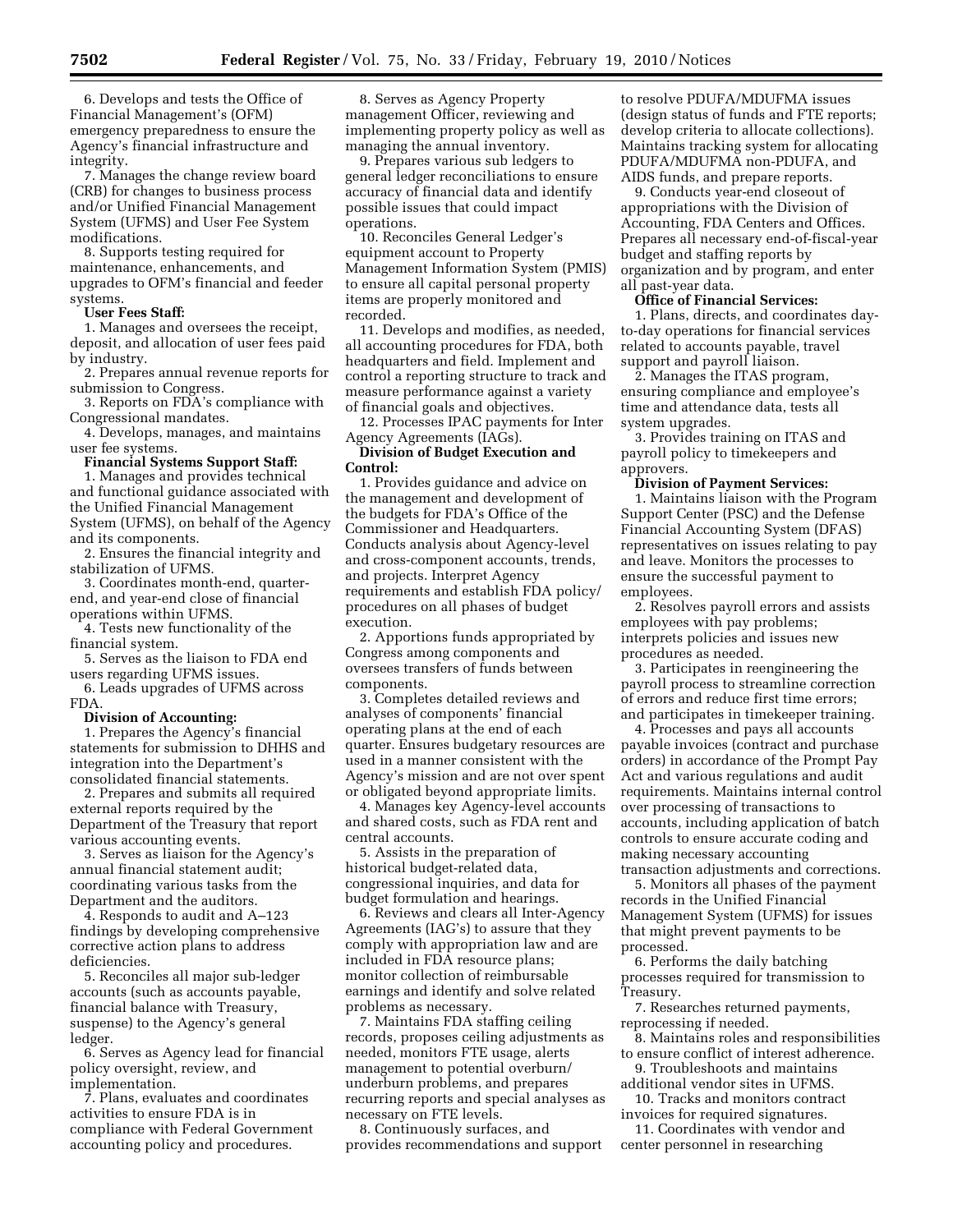payment information for issue resolution.

12. Responds to all vendor inquiries as well as inquiries from center personnel.

13. Prepares various reconciliations to ensure that schedules are properly accounted for and entered into the accounting system.

14. Reviews and distributes reports and processes corrections, as necessary.

15. Serves as liaison with the Department of Treasury to initiate check traces

16. Coordinates, reconciles and posts all Impac Card payments into UFMS.

## **Division of Travel Services:**

1. Oversees processing of vouchers

and traveler's reimbursements. 2. Oversees the functional integrity of

the GovTrip system. 3. Serves as liaison to the PSC eTravel Center of Excellence, Northrup

Grumman and Omega.

4. Oversees and maintains the Agency's Travel Card and Centrally Billed Account Programs.

5. Creates, monitors and provides delinquency reports to program offices.

6. Monitors travel card holder activities for misuse, abuse or illegal

activity, suspending cards if necessary. 7. Maintains UFMS traveler sites as requested.

8. Oversees post audit of travel vouchers.

9. Provides travel advice/guidance throughout the Agency, including significant research on Comptroller General Decisions; participates in training on travel procedures.

10. Oversees contractor processing of all headquarters and field Permanent Change of Station travel vouchers, processes complex tax calculations and IRS reports.

11. Processes and distributes required 1099 forms to employees that receive gift cards.

12. Field employees perform travel services directly for the Office of Regulatory Affairs (ORA) and the National Center for Toxicological Research (NCTR) to include NCTR travel, ORA international travel, Federal Agency Travel Administration (FATA) responsibilities, data calls, travel audits, 348 travel and conference reporting.

13. Processes travel for all State Employees working in tandem with ORA employees

#### **Office of Information Management:**

1. Develops the architecture, standards, policies, governance, best practices and technology road map that support the business priorities of the Agency, including managing information technology infrastructure, telecommunications, security, strategic

planning, capital planning and investment control, enterprise architecture, and applications development and management.

2. Provides advice and assistance to the Commissioner and senior management officials on information technology resources and programs.

3. Establishes and oversees implementation of the FDA information technology policy and governance, procedures and processes to bring the Agency in conformance with the Clinger/Cohen Act and the Paperwork Reduction Act.

4. Provides leadership and direction regarding all aspects of the Agency records management program.

5. Works in full partnership with FDA business areas, develops and communicates the overall vision for the Agency's Information Technology (IT) program.

6. Provides expert technical evaluation and recommendations for the new and emerging technologies to ensure the Agency's IT program can proactively adjust to changing business needs and technology drivers.

7. Represents the Agency IT program on internal and external meetings and workgroups on Agency information technology programs and issues (e.g. DHHS, Chief Information Officer (CIO) Council, FDA Leadership Council, FDA Level Review Boards, etc.).

8. Establishes policies and procedures for system risk assessments and system business continuity and contingency planning.

#### **Division of Business Partnership and Support:**

1. Advocates, communicates, provides, and manages liaison services and provides management and technical consultation resources regarding information technology to FDA offices, centers and other FDA stakeholders, including parties external to FDA (nongovernment, e.g., PHRMA, BIO, DIA, ICH, etc) and PHS, Department, and other Federal government IRM and ADP operations.

2. Collaborates with other divisions within OIM to address Center/Office issues and topics in question coordinates with the appropriate parties to ensure project/investment formulation and execution.

3. Oversees the governance of IT program and project management activities of major IT initiatives following project management best practices (Project Management, System Development, and Enterprise Program life cycles), develops policies and procedures on all aspects of project planning, and interacts with and

coordinates the implementation of DHHS EPLC processes.

4. Coordinates development of Center/Offices IT budget and provides support for budget execution and contract monitoring of information resources.

5. Oversees day-to-day operations of FDA web development, redesign, web content management system and web hosting environment.

6. Manages FDA Forms programs and is the lead for Agency Section 508 implementation and 508 guidance.

7. Receives user requests, orders, and desktop-related tools and equipment.

8. Manages and oversees help desk services and user support for and/or FDA-wide applications (excludes field help desk which is part of the Division for Infrastructure Operations).

## **Division of Chief Information Officer Support:**

1. Establishes and maintains an Agency Enterprise Architecture (EA) governance structure that includes processes for systems, business, data, applications, technology, and security architectures.

2. Serves as a focal point within FDA and as a liaison between FDA and external public and private sector organizations regarding enterprise standards, IT architecture, investment management practices and related methodologies, data sharing and support services, and regarding all aspects of IT planning, development and management.

3. Develops, tracks and maintains the IT budget, operating plan, and acquisition plan. Manages and maintains an acquisition strategy policy and implements all aspects of contract administration and management for OIM.

4. Plans, organizes and manages FDA's IT investment management process (CPIC) to ensure that IT resources are acquired and managed effectively, and to ensure effective ongoing control of IT investments. Additionally, conducts architectural reviews of IT investments to ensure alignment with business functions, avoid duplication of effort, reduce costs, and improve the efficiency and effectiveness of IT initiatives and to ensure that the FDA IT enterprise employs appropriate standards.

5. Coordinates the Agency IT risk management program, including identification, analysis, and mitigation and reporting of program and system level weaknesses. The division also maintains and audits compliance for system risk assessments and system business continuity and contingency planning.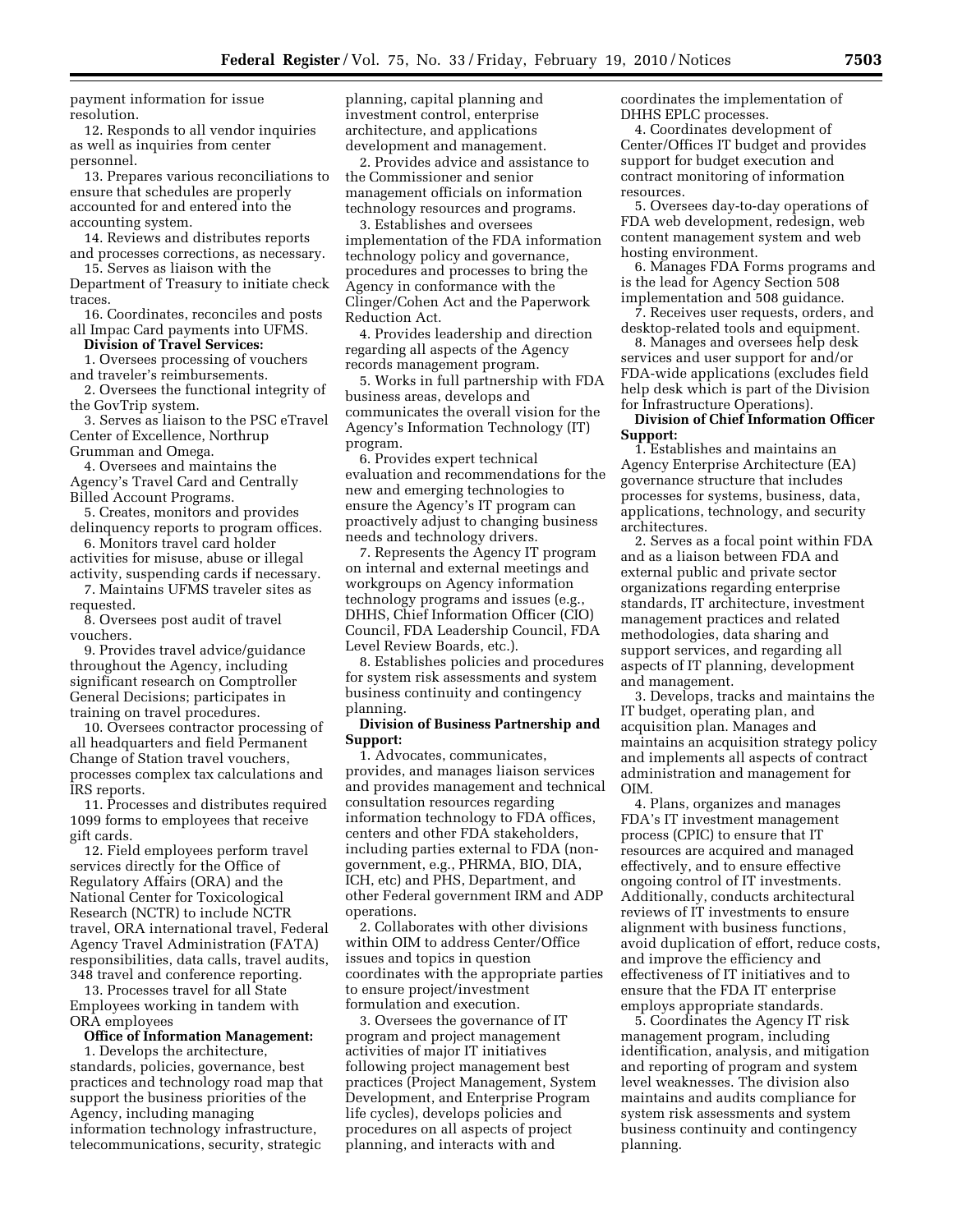6. Establishes administrative policies for OIM consistent with Agency policies and manages all administrative activities including Administrative Support, Travel and Timekeeping.

7. Develops, maintains and manages the electronic records (e-records) policy within the Office of Information Management and coordinates as necessary with other business entities within the FDA on records management activities.

8. Provides management of all aspects of human capital in the recruitment, hiring, deployment, development, management, training and evaluation of the OIM workforce to ensure that human capital programs are aligned with organizational goals and Agency Human Resource requirements.

9. Develops and disseminates administrative internal communications and operational procedures for the OIM in coordination with the Communications Team. Keeps abreast of Agency and office rules, regulations, procedures, policies and decisions.

10. Develops and creates a variety of diverse graphic projects; prepares publications, pamphlets, scientific posters, design posters, display units, in-house laser award design/engraving and other custom art projects.

**Division of Systems Management:**  1. Designs, develops, implements, and maintains all Agency software applications, IT systems, systems support and maintenance, and their integration with other Federal agencies,

State and foreign governments and

public and private entities. 2. Establishes and implements an Enterprise IT Common Component Framework containing modules/services to be shared across FDA information systems and maintains FDA enterprise applications through effective evaluation, streamlined application development, monitoring, testing, and control of Agency-wide systems utilizing e-platform initiatives and interchangeable common components in order to support FDA business process needs and objectives efficiently and effectively.

3. Validates requirements for and directs the design, development and implementation of new system requirements, system enhancements and system maintenance changes for the Agency, performs systems analyses to develop and implement testing strategies, procedures and methodologies, especially automated varieties, and develops and implements system specifications, requirements, procedures and guidelines.

4. Designs, develops, implements, and maintains standards-based electronic IT

data systems and repositories that provide the FDA with an integrated and interoperable information environment to receive, track, analyze, and disseminate knowledge on FDA business/program activities and directs the development and implementation of FDA Data Administration policies standards and procedures to ensure design consistency, including review of work products for compliance with standards.

5. Assists in the development and implementation of technical specifications and plans for procurement of IT equipment (HW/SW) and support resources required for the integrating of new system designs.

6. Develops and implements a program risk management plan to oversee and mitigate critical risks and vulnerabilities in the execution of the systems under its responsibility.

7. Assists CIO Support Division in development and maintenance of FDA's policies and procedures for independent verification and validation of IT systems. Develops, implements and provides problem management processes for the FDA systems, including trend analysis of problems. Develops standard IT reports.

**Division of Infrastructure Operations:**  1. Manages Agency wide LAN/WAN computer environment, including desktop, laptop, and Personal Digital Assistants (PDAs), as well as utilizing the computer environment for the development, testing, validation and integration of information technology applications throughout the Agency.

2. Oversees and manages day-to-day operations of all FDA telecommunications activities including VoIP and customer support, mailbox management and problem resolution related to FDA Email services.

3. Oversees day-to-day operations and performance of all FDA hardware, including IT resources such as electrical power, HVAC, etc.

4. Provides technical consultation to the Systems Division in identifying appropriate IT hardware, software and infrastructure requirements for new IT applications that support FDA business process needs.

5. Assists CIO Support's Procurement Team in development and implementation of technical specifications and plans for procurement of IT equipment, software and support services.

6. Manages and coordinates the integration of systems and business applications, including testing of the applications, and coordinates the execution of services acquired by FDA to implement new system design efforts and their underlying infrastructure into operations and maintenance.

7. Collaborates with the Systems Management Division on the development and implementation of technical standards, policies and procedures to ensure efficient operations and controls of FDA IT systems and that infrastructure services are developed and operated.

8. Conducts studies and analyses and performs capacity planning to determine appropriate IT hardware, software and infrastructure requirements. Ensures Agency infrastructure is kept up to date with FDA technology standards.

9. Manages and oversees user support for and/or FDA-wide applications for all FDA Field Offices, including the International Offices (excludes Washington Metro area help desk which is part of the Division of Business Partnership and Support).

**Division of Technology:** 

1. Reviews and evaluates the appropriateness of new and emerging information technologies, including those with potential science and laboratory benefits and enterprise architecture, for incorporation into existing systems and applications and for use in future Agency supported initiatives.

2. Oversees the establishment and implementation of technology through an enterprise approach of common IT frameworks, connectivity and consistent practices, standards and policies to enable and support interoperability and consistency throughout the Agency.

3. Establishes and manages, through an enterprise approach, the development of standards, including governance for reusable templates, services and common functions for application development.

4. Interacts with DHHS, and other interAgency groups to guide and align FDA to Government-wide initiatives regarding information technology.

5. Regularly attends industry and other technology meetings to stay abreast of emerging trends and technologies.

6. Directs and implements the FDA information security program to ensure that security controls for hardware, software and telecommunications solutions are: effective, facilitate the continuity of operations for FDA information systems, protect privacy, confidentiality and availability of FDA data; that they manage system security policies and standards for FDA information systems enterprise-wide in accordance with the Agency, DHHS, GSA, OMB and other Federal Government security requirements.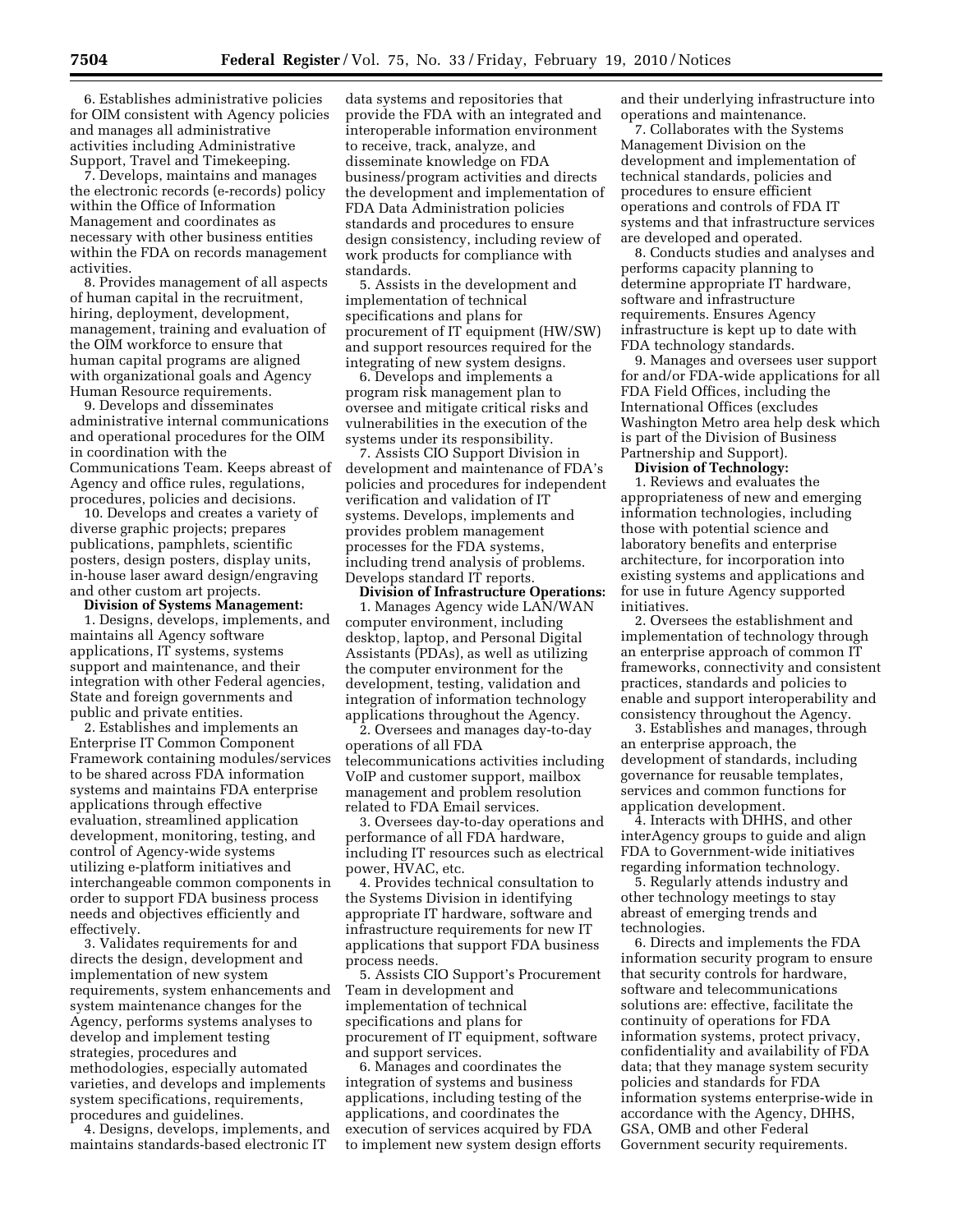7. Directs and responds to security audits and collaborates with assessment teams and other Agency groups to develop and implement corrective action plans.

8. Establishes and communicates policies and procedures for system risk assessments and system business continuity and contingency planning.

9. Oversees disaster recovery planning for data center operations and coordinates with other divisions within OIM to plan, monitor, and test recovery plans for all applications throughout FDA.

10. Develops and monitors scientific workstation standards. Designs and implements new IT methods and applications for scientific computing for Bioinformatics Board activities.

#### **Office of Management:**

1. Advises and assists the Commissioner, Deputy Commissioner, Associate Commissioners and other key Agency officials on various management and systems activities.

2. Assures that the conduct of Agency administrative, personnel, organization, and similar support activities effectively support program operations.

3. Provides leadership and direction regarding all aspects of a variety of Agency management programs, including ethics, dockets management, organization management, delegations of authority and special studies and projects for the Office of the Commissioner. Establishes Agency-wide policy and provides overall direction and leadership for the Freedom of Information (FOI) program and Privacy Act program.

4. Integrates the Agency's technical, programmatic and facilities requirements into the overall budgetary and development plan for the Agency's consolidation. Implements relocation planning needed to successfully transition the Agency into its new location.

5. Provides FDA's administrative services and facilities. Utilizes a call center to address all administrative and information technology management issues, and monitors and analyzes operational and customer satisfaction.

6. Provides leadership and direction regarding all aspects of Agency-wide human resources management including employment, recruitment, training, career development, partnership activities, quality of work life issues, and executive services.

7. Provides program, technical and resources management for the FDA White Oak consolidation, logistics and facilities operations and maintenance services.

8. Provides leadership and guidance to the Agency for all aspects of physical and personnel security including the suitability and National Security Information Program.

9. Manages and administers the suitability and security program as required by the Office of Personnel Management as set forth in "Suitability" (5 CFR part 731), and ''National Security Positions'' (5 CFR part 732). Monitors the appropriate security clearance levels for Agency positions, employees, and contract employees.

10. Processes clearance requests, reviews investigative reports/findings and makes suitability determinations based on investigative findings.

11. Develops and directs the Agency wide physical security programs and provides professional leadership and authoritative guidance.

12. Formulates policy and procedures necessary to maintain the integrity of privileged and trade secret information submitted by industry.

13. Develops and manages the Agency's contractor security program when Automated Data Processing services or non-public information is released under contract agreement.

14. Serves as the single point of contact and focus for the Operating Division's management of more than 800 PHS commissioned officers assigned to approximately 150 duty stations in 47 states.

15. Provides coordination between FDA management and the Assistant Secretary for Health's Commissioned Corps programs. Serves the FDA Centers, special assignments and details to other organizations and initiatives.

16. Develops and implements all policies for utilization of all PHS Commissioned Officers in FDA. Coordinates all orders, billets, Commissioned Officer Effectiveness Reports, promotions, and awards for commissioned officers.

#### **Ethics and Integrity Staff:**

1. Develops Agency policy and procedures implementing the ''Standards of Ethical Conduct for Employees of the Executive Branch'' (5 CFR part 2635) including the DHHS supplemental regulations (5 CFR part 5501). Monitors employee compliance with Federal regulations by reviewing employees' financial disclosure reports and outside activity requests. Reviews, prepares, evaluates and secures appropriate approvals for waivers and other determinations regarding financial interest, conflict of interest and other ethical issues. Counsels employees and provides authoritative advice on the statutory, regulatory, policy and procedural requirements regarding

ethics and conflict-of-Interest issues. Develops and conducts training for supervisors, managers, administrative staff, special Government employees and other Agency employees. Provides oversight and direction to the Agency's Advisory Committee program as it relates to special government employees. Assures that conflicts of interest waivers are consistent, with relevant requirements, well-documented and timely. Evaluates cooperative agreements developed by Agency components under the Federal Technology Transfer Act and provides technical advice on any related conflict of interest matters.

2. Provides advice to employees to ensure their compliance with applicable regulations and statutes on the following: (1) "Standards of Ethical Conduct for Employees of the Executive Branch'' (5 CFR part 2635); (2) ''Supplemental Standards of Conduct for Employees of the Department of Health and Human Services'' (5 CFR part 5501); (3) ''Executive Branch Financial Disclosure, Qualified Trusts, Certificates of Divestiture'' (5 CFR part 2634); and (4) Criminal Conflict of Interest Statutes—Chapter 11—Bribery, Graft, and Conflicts of Interest (Chapter 11 of Title 18 U.S.C.).

3. Serves as liaison with other FDA components and the Agency Office of General Counsel/Ethics Division to develop co-sponsorship agreements.

4. Provides executive and administrative support to the Conflict of Interest Review Board. Coordinates Board activities, prepares background materials, analyzes recommendations and other correspondence for Board members and participates in Board decisions. Implements decisions including advising affected employees of Board determinations.

#### **Office of Business Operations and Human Capital Programs:**

The Office of Business Operations and Human Capital Programs is responsible for planning and directing Agency management programs to include administering the FDA administrative policy programs. The following are specific functions within the Office:

1. Provides leadership and direction regarding all aspects of a variety of Agency management programs, including strategic human capital, organization management, delegations of authority, competitive sourcing, executive resources management, performance management, rewards and recognition, workforce development and succession planning.

2. Provides executive leadership and direction to coordinate and operationalize the Agency's business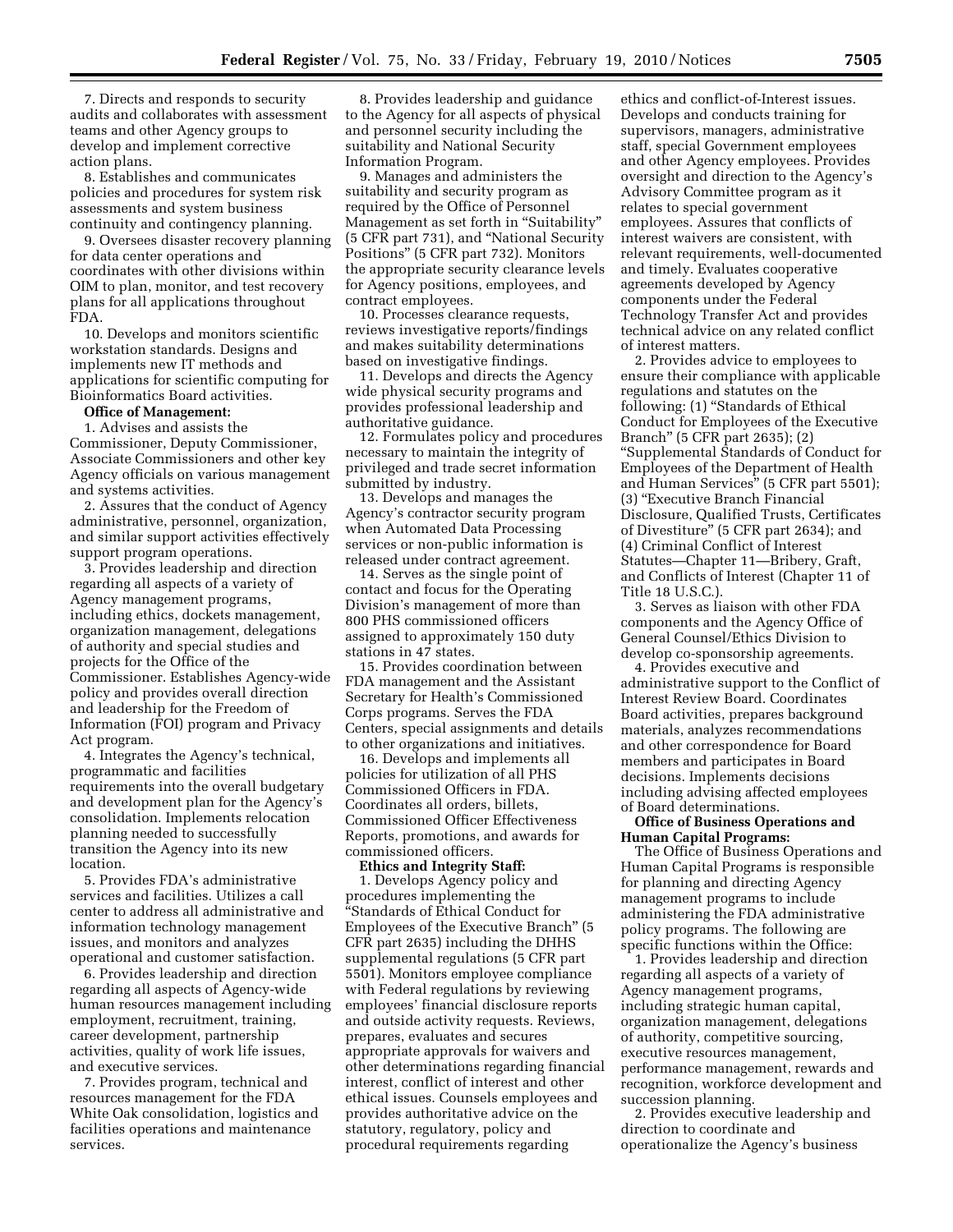process improvement initiatives to increase quality, productivity, and transparency.

3. Oversees the development, prioritization and implementation of business process improvement recommendations to provide predictable, consistent and efficient application of decision-making standards, increase internal and external process transparency resulting in process clarity for internal and external stakeholders and improve the overall operation and effectiveness of FDA resulting in productivity and efficiency gains.

#### **Office of Management Programs:**

Provides leadership and direction regarding all aspects of a variety of Agency management programs, including strategic human capital, organization management, delegations of authority, competitive sourcing, executive resources management, performance management, rewards and recognition, workforce development and succession planning, and special studies and projects for the Office of the Commissioner. The following are specific functions within the Office:

1. Provides management analysis support and advisory services to the Office of the Commissioner and other Agency components.

2. Serves as the Agency focal point for FDA's organizational management and delegations of authority program, including monitoring of the establishment, abolishment, modification, transfer or consolidation of Agency organizational components and their functional statements, and administering the Standard Administrative Code (SAC) system.

3. Provides direction and oversight for the Agency's Competitive Sourcing Program, including the development of the FAIR Act Inventory, evaluating the efficiencies of the Most Efficient Organization (MEO), establishing policies, and advising senior leadership.

4. Manages the Agency's human capital program, ensuring that human capital management programs are meritbased, effective, efficient and supportive of mission goals; alignment of human capital strategies with Agency mission/ goals; assessing workforce staffing needs; ensuring continuity of effective leadership to manage programs and achieve goals; and identification of mission-critical competency gaps and strategies to close the gaps and hire/ retain necessary talent.

5. Provides leadership, direction, policy development, and oversees the performance management programs covering the Senior Executive Performance Management Program and the Performance Management Appraisal Program.

6. Provides leadership, direction, policy development and program management for Agency workforce and succession planning activities.

7. Provides leadership, direction, policy development and program management for a variety of incentive programs, including recruitment, retention and relocation incentives, annual leave service credit, student loan program, Telework, etc.

8. Provides leadership, direction, policy development, program management, and training for special appointment authorities, including the Intergovernmental Personnel Act (IPA), Senior Executive Service (SES), Title 38, and Title 42, (including Service Fellowship, Senior Science Managers, and Senior Biomedical Research Service (SBRS)).

9. Provides leadership, direction, policy development and program management for compensation programs including the hiring and advancement within the Senior Executive Service (SES), SBRS, Title 38, Title 42, Service Fellowships, as well as waiver of overpayments, etc.

10. Assists the Office of the Chief Scientist in the management of peer review processes for scientific positions by: (1) Providing classification services for peer reviewed positions, and (2) providing staff support and advisory services for the SBRS.

11. Manages the Agency reward and recognition programs, including the Agency Honor Awards Program.

12. Provides leadership and direction to the Agency for meeting the government's competitive sourcing program outlined by OMB Circular A– 76, Performance of Commercial Activities.

13. Provides strategic management of human capital in the recruitment, deployment, development and evaluation of the FDA workforce to ensure human capital programs and policies are aligned with organizational goals.

14. Provides leadership and direction on Agency workforce planning and succession planning activities.

15. Develops and coordinates the implementation of policies, procedures, and review activities for the Agency's peer review program. Provides classification services for research scientists, medical officers, consumer safety officers, and related positions. Provides leadership and direction in the effective and efficient use of resources by conducting management and policy studies and providing management consulting services to the Office of the

Commissioner. Employs a variety of data gathering and quantitative analytical techniques to determine the merit of current and proposed management policies and procedures and to assess the impact of new policies and legislation.

16. Provides management analysis services to the Office of the Commissioner to assess program and management concerns, which may include management studies, option papers, reports, and working group facilitation.

17. Provides organizational expertise and policy advice, consultation, and support to Agency components and monitors the establishment, abolishment, modification, transfer, and/or consolidation of the Agency organizational components and their functional statements; controls the assignment of standard administrative codes for implementation of approved organization proposals in the Agency and serves as the Agency liaison with the Department on SAC activities.

18. Plans, develops, modifies, and coordinates the delegations of authority program for the Agency. Provides advice and consultation on matters related to delegations of authority.

#### **Office of Security Operations:**

1. Provides leadership and guidance to FDA for all aspects of physical and personnel security including the suitability and National Security Information program.

2. Develops and implements Agency wide security policy.

3. Manages and administers the Suitability and Security Program as required by the Office of Personnel Management as set forth in "Suitability" (5 CFR part 731), and ''National Security Positions'' (5 CFR part 732). Monitors the appropriate security clearance levels for Agency positions, employees, and contract employees.

4. Processes clearance requests, reviews investigative reports/findings and makes suitability determinations based on investigative findings.

5. Serves as liaison with the Department's drug testing officials and coordinates the Agency's drug testing program.

6. Carries out duties as outlined in DHHS and the National Security Information Manual. Serves as liaison and coordinates with the Department regarding the classified document program.

7. Coordinates other Agency checks for all non-citizen personnel who work in the Agency's facilities.

8. Develops and directs the Agency wide physical security programs and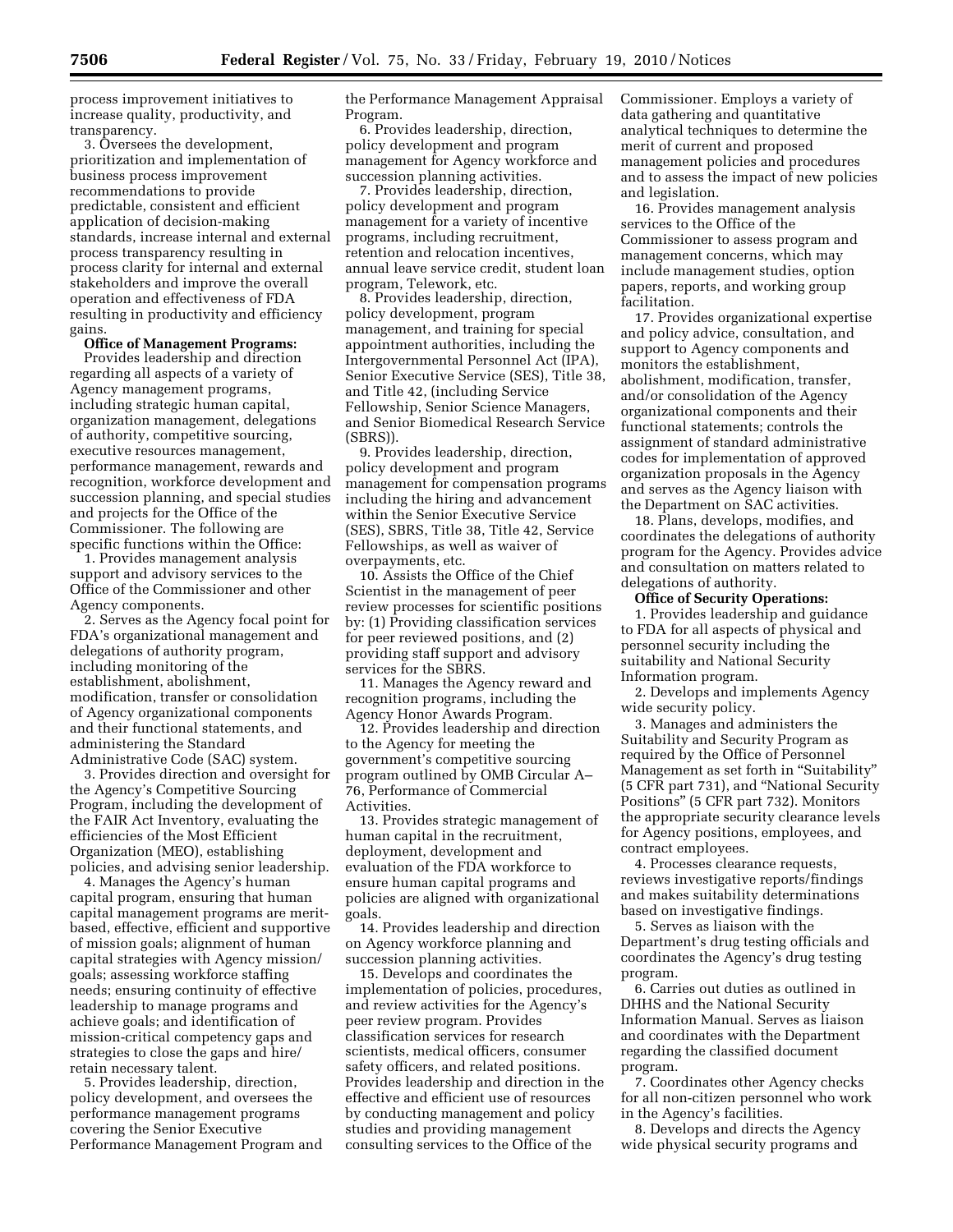provides professional leadership and authoritative guidance.

9. Provides physical, documentary, and preventative security consultation to FDA components.

10. Formulates policy and procedures necessary to maintain the integrity of privileged and trade secret information submitted by industry.

11. Develops and manages the Agency's contractor security program when Automated Data Processing services or non-public information is released under contract agreement.

### **Office of White Oak Services:**

1. Provides program, technical and resources management for the FDA White Oak consolidation, logistics and facilities operations and maintenance services.

2. Provides leadership and guidance to FDA Headquarters' staff offices and Headquarters operating activities for White Oak services.

3. Directs building operations functions for all FDA facilities at the White Oak Campus.

4. Provides direct interface with the General Services Administration (GSA) for White Oak services.

5. Serves as liaison with DHHS and GSA for the efficient management and operation of facilities occupied by FDA programs at White Oak.

6. Directs and manages over a \$70 million appropriation for the operation, construction, relocation, and maintenance for the White Oak Campus.

7. Provides leadership and direction to assure the efficient and effective utilization of FDA's resources dedicated to engineering design, facility improvements, and new construction of FDA facilities at White Oak.

8. Furnishes project management services including project planning, cost estimating and design, and oversight of construction until completion.

9. Ensures meaningful and continuous communication with community leaders and associations, other Federal officials, State and local governments, and business leaders and customers at White Oak.

10. Develops multiple strategies for addressing FDA's long and short-range facility plans at White Oak.

11. Develops Agency plans, policy and procedures consistent with new regulatory requirements and Agency needs for White Oak.

#### **Division of Logistics Services and Facilities Operations:**

1. Manages shared use conference and training facilities at the White Oak Campus.

2. Oversees transportation management programs and services, serves as the inter-governmental liaison on transportation issues, manages parking, ridesharing program, shuttle services, fleet management and motor pool management.

3. Oversees and directs a variety of commercial contracts to ensure smooth and efficient delivery of services.

4. Participates in the development of Agency policy involving logistics programs and services.

5. Provides guidance and assistance to the Agency operating activities on a variety of logistics management issues.

6. Manages the warehousing program for the White Oak facility to include material receiving and distribution, loading dock management, storage, collection and processing excess personal property, and labor services for movement of personal property.

7. Manages the FDA mail room program for FDA headquarters and field organizations including mail room management, locator services, courier services, off-site mail screening and the nationwide meter contract.

8. Actively participates in and supports the continued development of the White Oak Campus.

**Division of White Oak Consolidation:**  1. Evaluates and implements strategies that enable the Agency to maximize efficiency through the consolidation of specific and shared functions.

2. Coordinates budget and schedule in order to successfully implement project phases.

3. Establishes management structure and dialog with GSA, architectural and engineering design and construction contractors to ensure the FDA needs and concerns are fully addressed.

4. Monitors construction progress as individual projects proceed and coordinates necessary changes.

5. Provides technical direction interaction with design architects that ensure engineering, architectural and programmatic requirements are met in new facilities.

6. Coordinates the various activities required to successfully relocate the Agency to its new location including the move, Information Technology (IT), security, safety and building operations.

7. Participates in the development of Agency policy involving the consolidation program.

**Office of Shared Services:** 

Provides FDA's administrative services including communications, facilities, library services, FDA historical activities, Freedom of Information (FOI) and Privacy Act programs, and dockets management. Utilizes a call center to address all administrative and information technology management issues, and

monitors and analyzes operational and customer satisfaction.

#### **Employee Resource and Information Center:**

1. Provides information and services through a call center environment to all FDA employees for administrative and information technology management issues. Maintains and populates key technology tools and monitors and analyzes operational and customer satisfaction.

2. Provides call center support to the general public via the FDA Employee Locator phone line.

3. Provides leadership policy development, and coordination for programs with a financial impact on FDA employees including transit subsidy and childcare subsidy programs, fleet management and motor pool management, Presidential Management Fellows Program, Emerging Leaders Program and new employee orientation.

#### **Office of Public Information and Library Services:**

The Office of Public Information and Library Services (OPILS) is responsible for planning and directing Agency information programs to set the direction, coordinate, determine policy, and provide oversight for the provision of information services and information, in a variety of formats and for a variety of purposes, to FDA and the public. OPILS includes the following divisions and teams: Division of Dockets Management (DDM), Division of Freedom of Information (DFOI), FDA Biosciences Library (FBSL), and the FDA History Office. The following are specific functions within the Office:

1. Provides leadership and direction for the operations of all of the Agency information centers, including the FDA Biosciences Library, the Division of Freedom of Information, the Division of Dockets Management, and the Division of Dockets Management and Division of Freedom of Information public reading rooms.

2. Provides executive perspective on current policy objectives and increases public understanding of the Agency's purpose and function.

3. Establishes Agency wide policy and provides overall direction and leadership for the Freedom of information (FOI) and Privacy Act programs.

4. Provides information, information services and research support to FDA through access to information in various formats, via information consulting and advisory services.

5. Provides leadership and direction regarding all aspects of the Agency's regulated dockets program.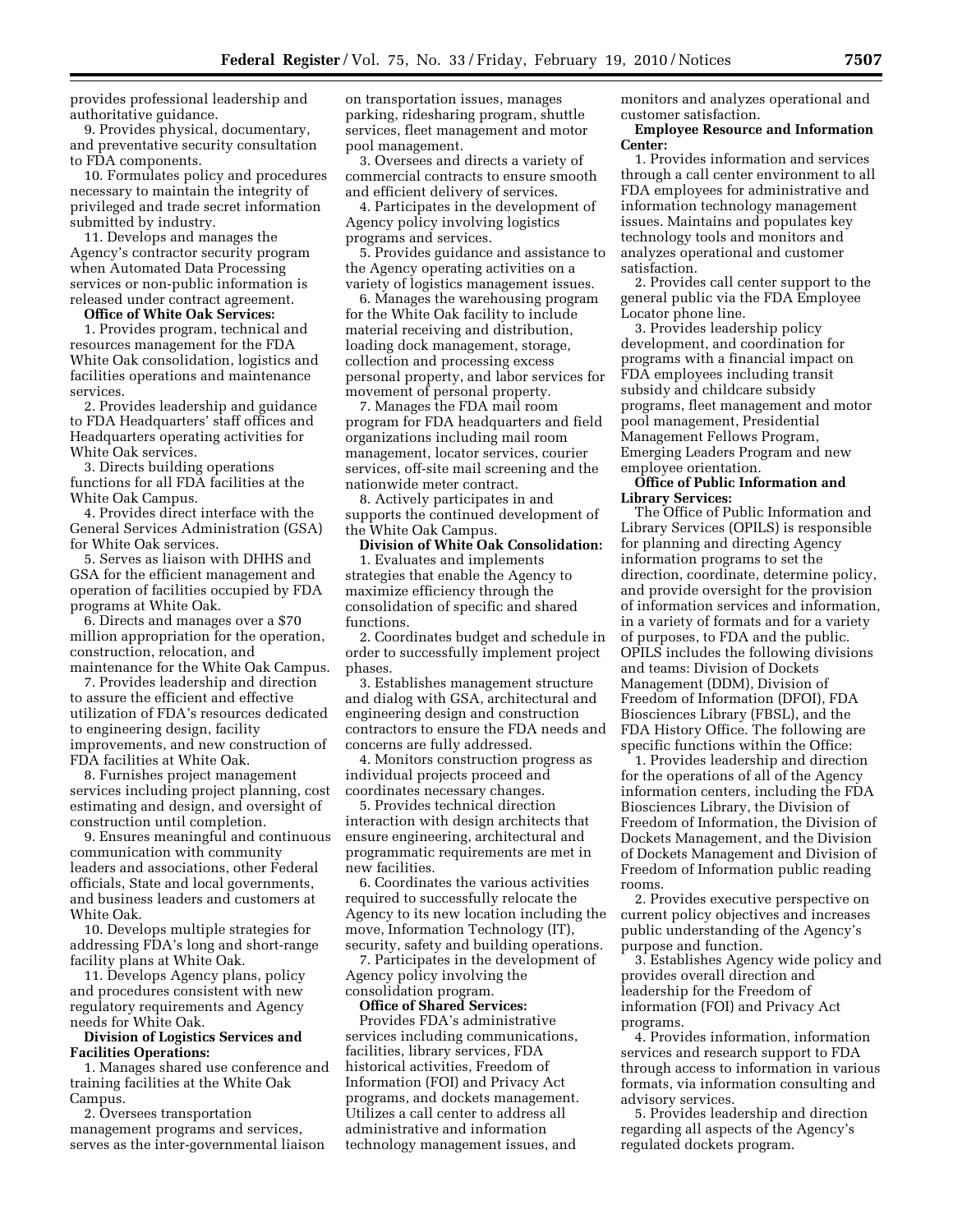6. Increases public understanding of FDA's purpose and history, and collects, preserves and manages exhibits for documents and artifacts reflecting the Agency's history.

#### **Division of Dockets Management:**

1. Receives, examines and processes submissions required or permitted in Agency administrative proceedings; establishes and maintains docket files containing Agency official records relating to an administrative proceeding. Disseminates submissions to appropriate offices for action. Routinely coordinates activities of the branch with other appropriate components.

2. Serves as the Agency expert on requirements for submissions required or permitted in Agency administrative proceedings. Participates in the development of regulations and policy impacting on Agency administrative proceedings and the release of information under the Freedom of Information Act (FOIA).

3. Provides staff support for Agency rulemaking activities. Determines compliance of petitions, comments, request for hearings, motions, briefs, and objections with Agency regulations.

4. Maintains and operates a public reading room to make Agency official records available to any interested party, and provides copies upon request, under the provisions of the FOIA. Provides electronic access to these records, via the Internet and other means, as required by the EFOIA.

5. Provides information access via the Intranet and other means to FDA personnel for Dockets Management Branch materials and to copyrighted documents.

6. Plans and conducts Agency wide analytical reviews and studies to assess and management information and address concerns. Makes recommendations and assists in the implementation of the recommendations.

#### **Division of Freedom of Information:**

1. Serves as the Agency expert and focal point for headquarters and field personnel in the development and implementation of effective policies and procedures in accordance with the FOIA, the Privacy Act, FDA regulations, and other relevant statutes. Establishes Agency-wide policies and provides guidance and leadership for the FOIA and Privacy Act programs. Serves as the Agency's official Call Center and Public Liaison Office for FOIA matters.

2. Receives, reviews, controls, coordinates and routes all FOI requests to the proper action office; designs and implements control mechanisms to assure FOI and Privacy Act inquiries are processed and responded to within established timeframes.

3. Receives and reviews all recommendations for denials submitted by headquarters and field FOI officers. Analyzes the proposals and evaluates the potential need for supplemental information and/or changes in the recommendations, and coordinates with the submitting office before issuance of a denial for a grant of access, expedited processing, or fee waivers.

4. Analyzes, compiles, and prepares reports on privacy and FOI activities in the Agency for the annual reports to the Department and for other reporting requirements.

5. Maintains copies of Agency manuals, indexes, and other records required to be on public display in the public reading room.

# **FDA Biosciences Library:**

The FDA Biosciences Library is responsible for planning and directing Agency library programs to set the direction, coordinate, determine policy, and provide oversight for the provision of library services and information, in a variety of formats and for a variety of purposes to FDA and the public. The following are specific functions within the Office:

1. Provides research support to FDA through delivery of information consulting and advisory services, literature searches, and document delivery services in order for FDA to carry out its public health mission.

2. Collaborates with FDA researchers on research projects, bibliographies, internal publication databases, copyright issues, digitization and more, so FDA has the information it needs to meet its scientific and regulatory mission.

3. Plans, develops and conducts training sessions to teach customers how to access and best utilize the online resources available to them to enhance their research efforts.

4. Stewards of a unique, valuable, extensive and specialized collection of materials essential to FDA's scientific, legal, administrative and regulatory staff. Collects, organizes, maintains and preserves information resources, in multiple formats, in all areas of FDA's research and products FDA regulates, including: Biologics, blood products, cosmetics, devices, drugs, food processing and safety, nutrition, pharmacy, pharmacology, radiology, tobacco, toxicology, and veterinary medicine.

5. Promotes and markets services and resources to customers. Leverages FDA's resources and increases awareness of the library services, staff expertise, and its valuable research collection.

Provides services and resources to Agency customers, other Federal employees and the public on a limited basis.

6. Selects, evaluates, acquires and/or develops, and provides electronic access to scientific and technical databases, publications and other media mechanisms in support of Agency-wide research needs.

7. Partners with libraries and information centers, publishers, consortia across the Federal government, health related associations, and other organizations, to enhance resource sharing opportunities that provide for cost savings, resource sharing, sharing of skills and knowledge, benchmarking best practices, and collaboration on projects that have a beneficial impact on the library and FDA's work.

**Public Services Branch:** 

1. Maintains library operations and staffs the public information desk, responding to requests for information from FDA and members of the public.

2. Provides information, information services and research support to FDA through access to information in various formats.

3. Provides training to FDA on the library's subscribed electronic research resources and tools.

4. Provides consulting and advisory services to FDA staff, through briefings and participation in scientific and regulatory meetings.

5. Provides research support through preparation of extensive literature searches and delivery of customized information packages.

6. Provides articles and documents to researchers via document delivery and inter-library loan services.

7. Monitors and administers the document delivery system, ILLiad, and the customer relationship management system, "Ask a Librarian."

8. Interprets library and information policy and copyright guidance for FDA customers.

9. Manages and coordinates access to bibliographic citation management systems and consults with researchers to assist with preparation of bibliographies and citations.

10. Delivers presentations and briefings at New Employee Orientations, Awareness Days, Open Houses, and FDA center events to promote the library resources and services.

#### **Technical Services Branch:**

1. Ensures the library collections, both online and in print formats, are responsive to customer research and information needs.

2. Selects, acquires and manages portfolio of the library's research resources.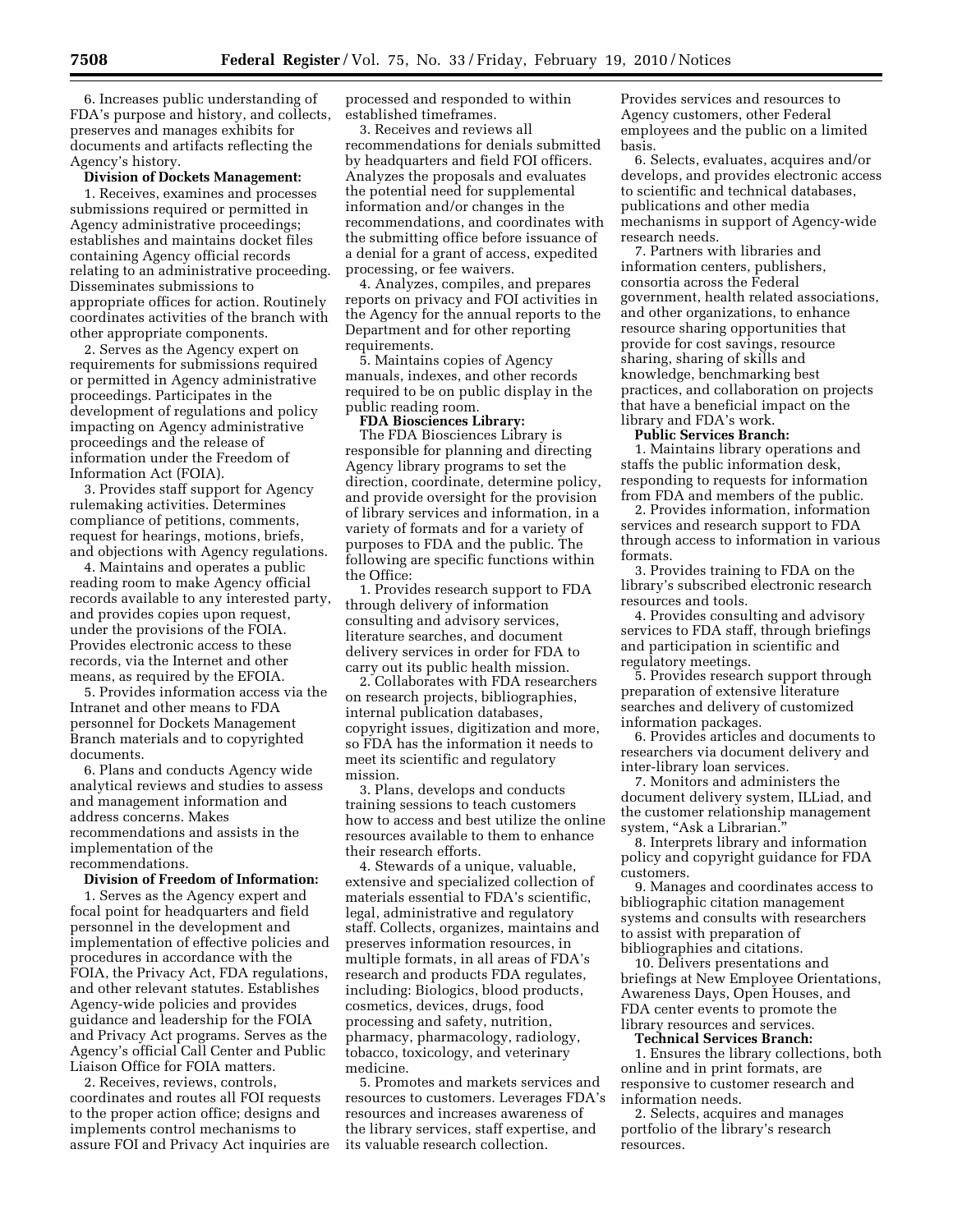3. Develops and implements the library's collection development policy and interprets policy to customers to justify purchase decisions, collection scope and other criteria.

4. Collects usage data, customer recommendations and feedback to determine information resources to maintain and to cancel; administers acquisition of print and online resources.

5. Establishes site licenses beneficial to FDA research for all library subscribed electronic resources.

6. Establishes pilot tests to evaluate new electronic information resources; analyzes feedback and makes determinations for purchase decisions.

7. Administers the integrated library system and its modules, including the online public access catalog, the federated search engine, and the electronic resource management system.

8. Provides news pushes including the **Federal Register**, and manages listservs to provide daily email updates to online newsletters of interest.

**FDA History Office:** 

1. Provides expertise on the history of FDA and its predecessors; is a key resource for historical records and resources used for Agency commemoratives, anniversaries and milestones.

2. Responds to information requests from FDA centers, scholars, the press, consumers, government agencies, industry, trade organizations, health professionals, associations, and foreign sources. Presents information in workshops, briefings, and seminars.

3. Conducts research and produces publications, briefing reports, and presentations interpretive of FDA. Maintains an extensive office research file.

4. Provides expertise and assesses the historical value of Agency resources, i.e., records, photographs, films, audiovisual records, and rare or out-of-print monographs. Leverages FDA resources through consultative partnerships with FDA offices. Collaborates on preservation of historical materials with experts at the National Archives and Records Administration, the National Library of Medicine, the Smithsonian Institution, and other government, academic, and private institutions.

5. Collects, processes, and preserves artifacts that capture the history of FDA's work, represent the commodities it regulates, and document the breadth of its responsibilities. Mounts a variety of exhibits in collaboration with other public and private institutions to educate Agency employees and the public about the history and work of the FDA.

6. Partners with the National Library of Medicine, History of Medicine Division, to create and make available transcripts and recordings of an oral history program that documents FDA's institutional history, through personal interviews with key exiting FDA employees.

## **Office of Real Property Services:**

1. Provides leadership and guidance to Agency components for all aspects of real property management functions.

2. Directs the management of programs and systems leading to the acquisition, alteration, maintenance, and utilization of leased and owned facilities nationwide, except for the acquisition of buildings for the White Oak Headquarters Consolidation.

3. Directs building operations functions for all FDA facilities nationwide.

4. Manages the program and provides direct interface GSA for lease acquisition and lease management for all Agency facilities nationwide.

5. Serves as liaison with DHHS and GSA for general facilities management issues and specifically for the efficient management and operation of facilities occupied by FDA programs nationwide.

6. Directs and manages an excess of \$221 million dollar appropriation for the acquisition, operation, construction, maintenance for the Agency's nationwide real property portfolio.

7. Provides leadership and direction to assure the efficient and effective utilization of FDA's resources dedicated to engineering design, facility improvements, and new construction of FDA facilities nationwide.

8. Establishes management structure and dialog with GSA and the architectural engineering design and construction contractors to ensure FDA program needs and concerns are fully addressed.

9. Ensures meaningful and continuous communication with community leaders and associations, State and local governments, and business leaders in areas where FDA proposes new facilities.

10. Develops and implements program plans, policies and procedures designed to create and maintain a safe and healthful environment for FDA employees, visitors, and guest workers, and to protect the environment.

11. Develops Agency plans, policy and procedures consistent with new environmental health and safety regulatory requirements and Agency needs.

12. Provides fire protection, safety engineering, and environmental health consultation to the Agency's program managers and engineering offices.

13. Leads the Agency's decommissioning efforts to close FDA laboratories and offices from an environmental, safety and health perspective.

14. Consults with program officials on safety matters pertaining to changing and emerging research programs.

15. Recommends special technical studies to increase the knowledge of the relationship between occupational safety and environmental health and laboratory programs of FDA.

16. Provides support to the FDA Safety Advisory Board and conducts the FDA Safety and Health Council meetings.

17. Develops and implements a safety management quality assurance program for the Agency's multiple work sites nationwide. Develops and implements a similar headquarters program consistent with the FDA Safety Advisory Board recommendations and approval.

#### **Jefferson Laboratories Complex Staff:**

1. Provides leadership and direction regarding all aspects of facilities management.

2. Manages and coordinates all aspects of the Jefferson Laboratories long range facilities planning.

3. Develops renovation and improvement project definitions and priorities for inclusion in the Agency's Annual Facilities Plan and budget.

4. Provides leadership and direction to assure the efficient and effective utilization of Jefferson Laboratories resources dedicated to engineering design, facility improvements, maintenance and new construction projects.

#### **Division of Engineering Services:**

1. Manages and directs design and construction requirements for facility acquisitions within the Agency. These requirements may encompass the following activities singularly or in combination; preparation of proposals, preparation of functional requirements, program of requirements and criteria, architect and engineering liaison, space design and planning, functional and technical reviews, preliminary site selections, and project management for facilities construction, renovation and improvement projects.

2. Provides engineering guidance and support for all activities related to maintenance, alterations, and repairs for Agency facilities nationwide.

3. Directs and coordinates all Agency facilities programs concerned with equipment specifications and installation associated with facility acquisitions. Assists the programs' staffs in developing compatible facilities and equipment systems for the Agency.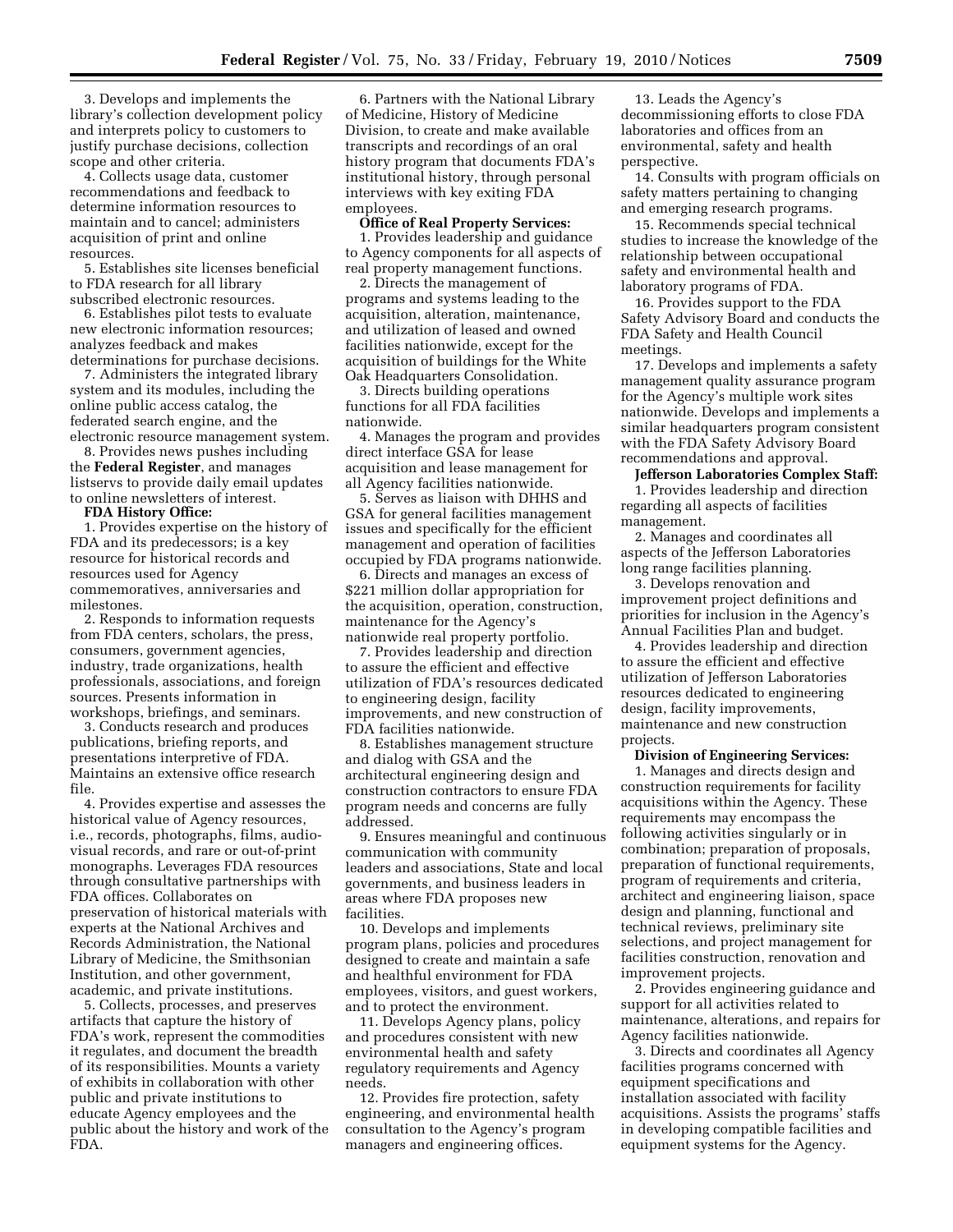4. Provides overall engineering services including: Feasibility studies, design criteria, concept, analysis, and estimates. Schedules and tracks building and facilities projects and manages project design.

5. Manages the FDA energy management program; develops Agency policy relating to the program; develops and enforces supporting Agency standards that comply with stated goals of DHHS.

6. Oversight of structural, architectural or mechanical modifications to accommodate specific requirements in the existing FDA portfolio.

7. Prepares computer aided design (CAD) drawings for the Agency and maintains file of master drawings for FDA portfolio. Maintains and updates the electronic space occupancy plans for the Agency as part of the Agency Facilities Management Systems.

8. Administers Agency contract for renovations/alterations of office space.

9. Provides space and alterations project management for existing FDA space to program components.

10. Develops, implements and manages integration of facilities technologies.

11. Coordinates the Agency's compliance with National Environmental Policy Act, Resource Conservation and Recovery Act and related news.

#### **Environment, Safety and Strategic Initiatives Staff:**

1. Manages the Agency's

Environment, Safety and Health (EH&S) Program.

2. Oversees strategic management initiatives and programs initiated at Government-wide, Departmental, Agency and Office levels.

3. Oversees and directs a variety of commercial contracts or interAgency agreements to ensure smooth and efficient delivery of services.

4. Participates in the development of Agency policy involving EH&S programs and services.

5. Provides guidance and assistance to the Agency operating activities on a variety of EH&S and Strategic management issues.

6. Actively participates in and supports the Agency Facility Management System used to manage FDA's Real Property Asset inventory.

7. Receives and implements new initiatives for Real Property Services (e.g. President Management Agenda initiatives; Office of Management and Budget Scorecards; Department Objectives and Agency initiatives).

**Division of Facilities Operations:** 

1. Coordinates building operations and facilities management functions for all FDA owned facilities within the Washington metropolitan area which includes: Module 1 (MOD 1), and the Beltsville Research Facility (BRF). Through special delegations of authority from GSA, maintains responsibility for the total management, operation, and maintenance of Federal Building 8 (FB– 8) and Module 2 (MOD 2).

2. Oversees and directs a variety of commercial contracts to ensure smooth and efficient delivery of services.

3. Participates in the development of Agency policy involving building management and operations.

4. Provides guidance and assistance to the Agency operating activities on a variety of facilities operations issues.

5. Coordinates office and laboratory relocations and provides technical assistance to programs regarding effective space utilization.

6. Provides guidance to program personnel in identifying or developing alternatives or emergency procedures during scheduled and unscheduled maintenance interruptions.

7. Administers Agency contracts for moving services and preventive maintenance for government owned property.

8. Manages and coordinates the GSA Delegations of Authority program for FDA nationwide. Responds, reviews, and analyzes existing and proposed Delegation Agreements, Interagency Agreements, Memorandum of Understandings regarding the Agency's nationwide property holdings for operational planning processes and improvement.

#### **Portfolio Development Staff:**

1. Plans and develops the Agency Annual Facilities Plan that includes forecasts for long term, short term and immediate space needs as well as annual facilities budgets for rent, operations and maintenance and building and facilities.

2. Develops multiple strategies for addressing FDA's long and short range facility plans.

3. Develops Agency standards and enforcement of occupied and vacant space utilization. Prepares reports and space management analysis of the Agency's real property holdings. Analyzes Agency housing plans and performs real property occupied and vacant space customer analysis.

4. Provides cost analysis support to Agency components concerned with leasing, construction, and finance costs.

5. Manages the policy, acquisition, management and administration of the Agency's leased real property portfolio.

6. Provides guidance and assistance to the Agency operating activities on a

variety of nationwide real estate management issues.

7. Serves as liaison with DHHS and GSA for all lease acquisition and lease management of FDA nationwide facilities.

8. Conducts Agency facility studies and develops specific long-range facility plans for both headquarters and field operations.

9. Directs or participates in, the preparation of the Program of Requirements for new construction projects.

## **Office of Equal Employment Opportunity and Diversity Management:**

1. Advises and assists the Commissioner and other key officials on equal employment opportunity (EEO), diversity, and civil rights activities which impact on policy development and execution of program goals.

2. Serves as the Agency focal point and liaison to the Department, and other Federal agencies, State and local governments, and other organizations regarding EEO, diversity and civil rights matters.

3. Develops and recommends policies and priorities designed to implement the intent of the Office of Personnel Management, Equal Employment Opportunity Commission, and Office of Civil Rights, Department of Health and Human Services requirements under Executive Orders, regulations, EEO and Civil Rights legislation.

4. Provides leadership, direction, and technical guidance to the Agency on EEO, diversity and civil rights matters.

5. Examines the use and impact of administrative mechanisms on work assignments, pay systems, award systems, performance appraisal systems, promotion patterns, reorganization impacts, delegations of authority, management controls, information and documentation systems, and similar functions of management as they impact upon equal employment opportunities for all employees within the Agency.

6. Issues policies, publications and information dissemination services to Agency employees including Commissioner Policy Statements, brochures, the EEO Counselors Manual, etc.

#### **Center for Tobacco Products:**

1. The Center for Tobacco Products will be established to address the enactment of the Family Smoking Prevention and Tobacco Control Act. This Office will consist of an Office of Management, an Office of Policy, an Office of Regulations, and an Office of Science.

**Office of the Center Director:**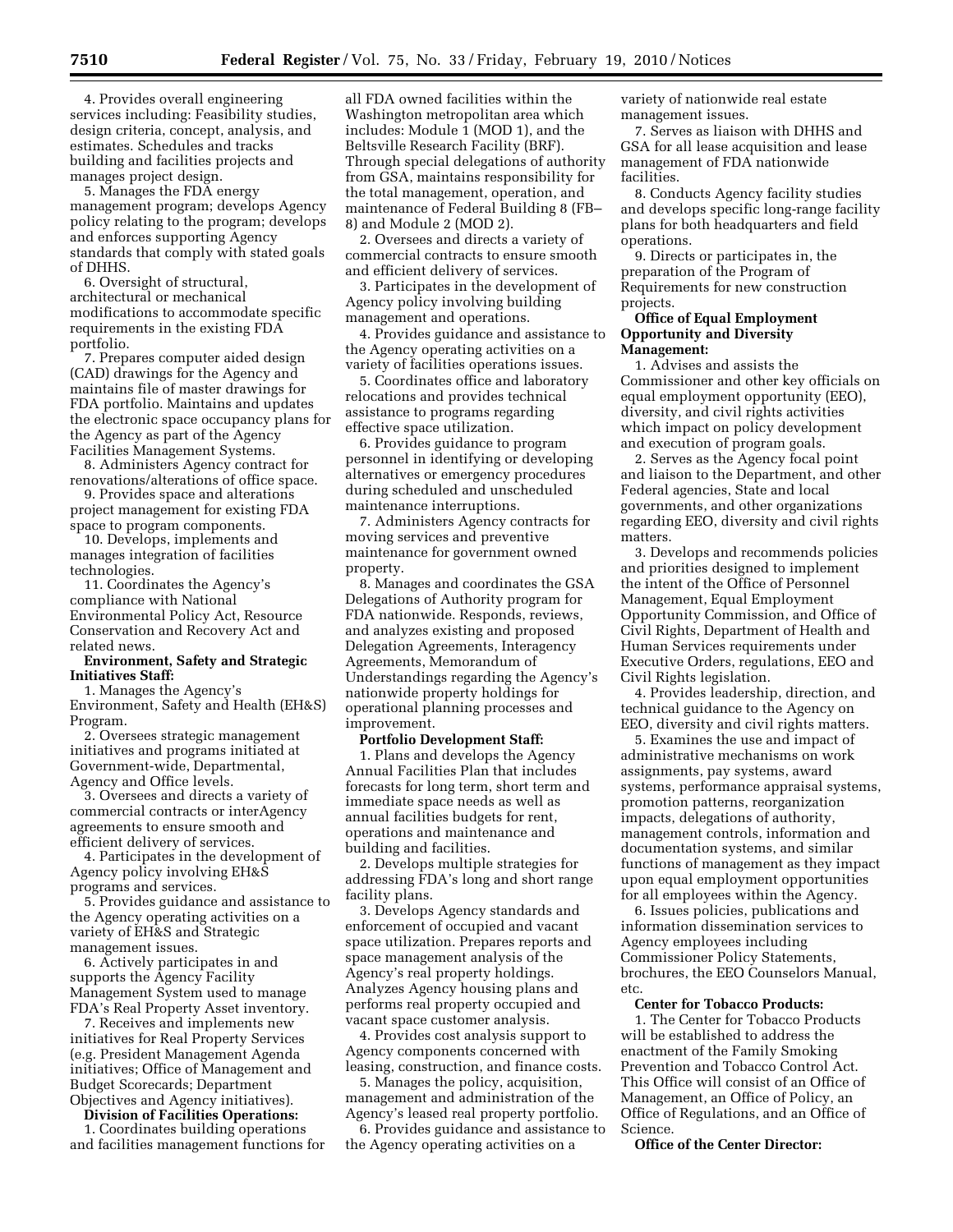1. Provides leadership and direction for all Center activities and coordinates programs within the Agency, Department, and Government agencies.

2. Plans, administers, coordinates, evaluates, and implements overall Center scientific, regulatory, compliance, enforcement and management programs, policies and plans.

3. Provides leadership and direction for Center management, planning, and evaluation systems to ensure optimum utilization of personnel, financial resources, and facilities.

4. Establishes and manages a program to maintain the highest level of quality and integrity for all Center laboratory studies and the processing of regulatory samples, and ensures that all laboratories are in compliance with Good Laboratory Practice Regulations.

5. Coordinates and monitors the Center's overall research portfolio, including all research-related activities and inquiries and the development of strategic research program plans.

6. Serves as the primary representational role for relationships with the department, OMB, the White House, the Congress and the media.

#### **Office of Management:**

1. Provides support to the Center Director and Deputy Directors, including the coordination and preparation of briefing materials and background information for meetings, responses to outside inquires, and maintenance and control of the Center Director's working files.

2. Manages the Center's Freedom of Information Act activities, coordinating responses with other Center technical, regulatory, and policy units as well as developing direct responses.

3. Provides correspondence control for the Center and controls and processes all Agency public correspondence directed to the Center Director. Develops and operates tracking systems designed to identify and resolve early warnings and bottleneck problems with executive correspondence.

4. Coordinates the Center's communications with the Agency, Department, and the other Federal Government agencies.

5. Provides authoritative advice and guidance to the Center Director on management policies, guidelines, issues and concerns that directly impact Center programs and initiatives.

6. Provides leadership, guidance and directs the development of long-range strategic and operational plans and systems for Center activities and directs technical support staff in providing essential management services and other critical support functions.

7. Provides leadership and guidance as primary interface working with the FDA Office of Shared Services to ensure provision of a broad range of essential technical support services.

8. Provides leadership and effective coordination as the primary Center liaison and expert with the Office of Information Management for provision and continuous improvement of information and technology services for the Center to include networking, scientific computing software engineering, systems, and telecommunications.

9. Administers and executes Center program planning and performance activities, budget formulation and execution, payroll, accounting, fleet and property management functions.

10. Analyzes, formulates and develops annual budget for the Center in accordance with FDA, DHHS, OMB and Congressional guidelines. Provides oversight and ensures compliance with all regulations governing financial processes as outlined in OMB, GAO, DHHS and FDA policies.

11. Manages and maintains a management system for center wide research and support functions.

12. Develops, maintains, monitors, analyzes, and reports data to Center management and program officials on the Center's budget/planning resource monitoring and evaluations systems.

13. Manages, conducts, and analyzes studies designed to improve Center processes and resource utilization and support requirements.

14. Provides leadership, guidance, technical support and assistance to Center managers, employees and shared services staff on services including timekeeping, payroll, fleet management, personal property management, travel, acquisitions and financial services.

15. Provides leadership within the Center to assure compliance with statutes, executive orders and administrative directives, such as the Chief Financial Officer Act (CFO) and the Federal Financial Manager's Financial Integrity Act (FMFIA). **Office of Policy:** 

1. Advises the Center Director and other key Agency officials on matters relating to Agency policy, regulations and guidance, legislative issues, and planning and evaluation activities.

2. Participates with the Center Director in the formulation of the basic policies and operational philosophy, which guide the Agency in effectively implementing its responsibilities.

3. Oversees and directs the Centers planning and evaluation activities, including the development of programs and planning strategies through analysis and evaluation of issues affecting policies and program performance.

4. Advises and assists the Center Director and other key Agency officials concerning legislative needs, pending legislation and oversight activities that affect FDA.

5. Serves as the focal point for overall legislative liaison activities within Center, FDA and between FDA, DHHS, PHS, and other agencies related to tobacco; analyzes the legislative needs of the Center and drafts or develops legislative proposals, position papers, and departmental reports on proposed legislation for approval by the Center Director and Commissioner.

6. Advises and assists members of Congress and congressional committees and staffs in consultation with the Office of the Secretary, on Agency actions, policies, and issues related to legislation which may affect the Center. **Office of Regulations:** 

1. Provides Center oversight and leadership in the development of regulations, policies, procedures and guidance for the review and regulation of tobacco products, their labels, and marketing, and in the development of new legislation.

2. Provides Center oversight and leadership in the administration of the user fee billing and waiver program, and registration and listing.

3. Coordinates, interprets, and evaluates the Center's overall compliance efforts. As necessary, establishes compliance policy or recommends policy to the Center Director.

4. Oversees and directs the Agency's rulemaking activities and regulation and guidance development system.

5. Serves as the Agency focal point for developing and maintaining communications, policies, and programs with regard to regulations development.

6. Stimulates awareness within the Agency of the need for prompt and positive action to assure compliance by regulated industries; works to assure an effective and uniform balance between voluntary and regulatory compliance and Agency responsiveness to consumer needs.

7. Evaluates and coordinates all proposed legal actions to ascertain compliance with regulatory policy and enforcement objectives.

8. Develops and/or recommends to the Center Director policy, programs, and plans for activities between the Agency and State and local agencies; administers the Center's overall Federal-State program and policy; coordinates the program aspects of Agency contracts with State and local counterpart agencies.